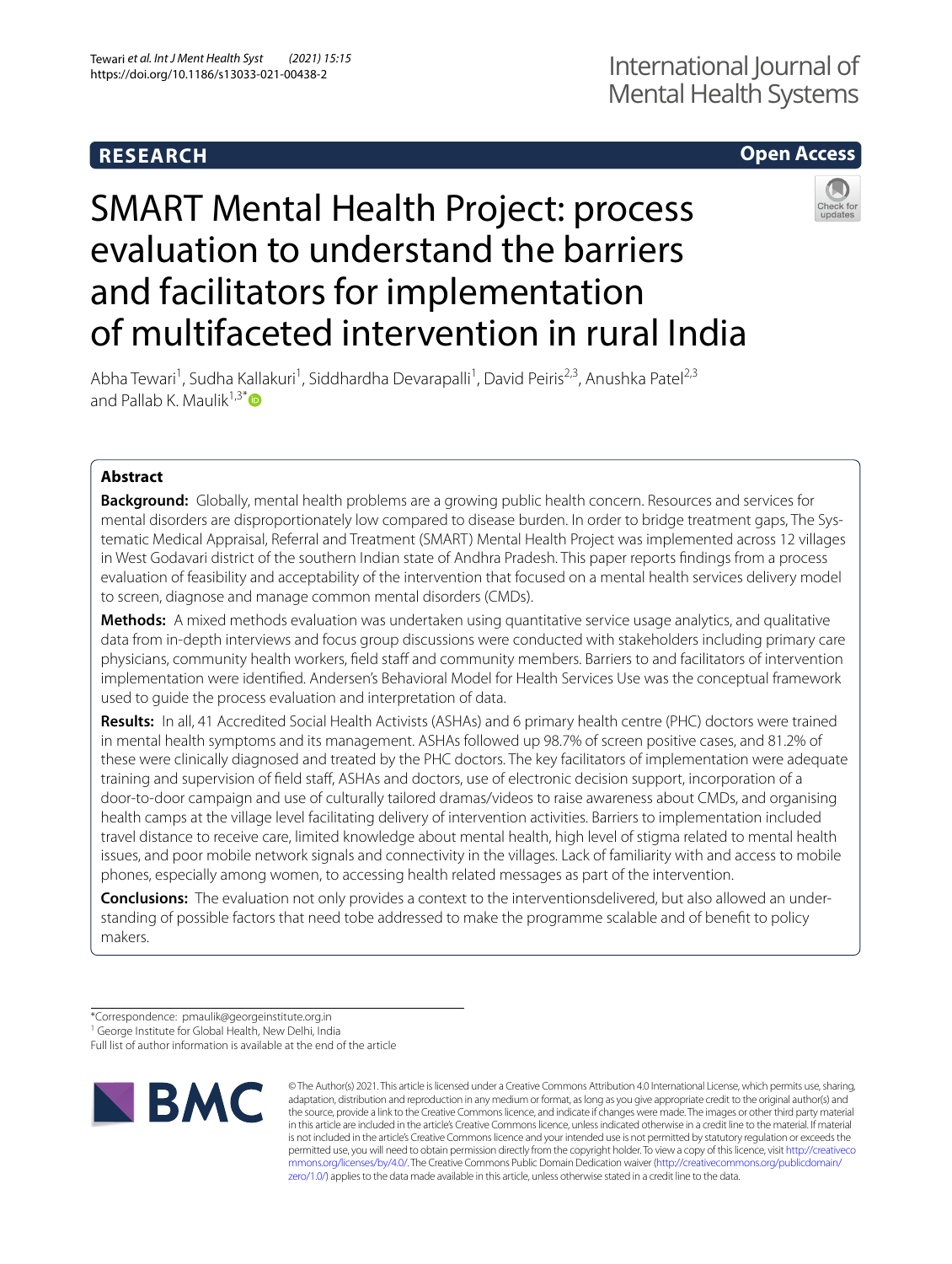**Keywords:** Process evaluation, Mental health services, India, Mixed methods, Community-based services, mHealth, Stigma, Common mental disorders

## **Background**

Mental health problems are a growing public health concern. Recent studies demonstrated that the burden of disease associated with mental illness is among the highest for all disorders globally  $[1, 2]$  $[1, 2]$  $[1, 2]$  $[1, 2]$ . Resources and services for these mental disorders are disproportionately low as compared to disease burden. The World Health Organization (WHO) estimates that 75–85% of people with diagnosed mental health problems in low and middleincome countries (LMICs) do not receive any treatment due to lack of awareness, scarcity of mental health professionals and high levels of stigma related to help-seeking [[3–](#page-16-2)[5\]](#page-16-3). In India, the treatment gap is exacerbated in rural areas due to low literacy levels, poor knowledge about mental health, absent or inadequate mental health services and even fewer trained mental health professionals. Poverty and lack of public transport also reduces accessibility to primary health centres [\[6](#page-16-4)]. In order to bridge the treatment gaps for mental disorders, there is a need for innovative healthcare delivery models, but these need to be implementable, acceptable and feasible within the existing public health system. Studies have examined the efectiveness of task shifting [\[7](#page-16-5)] and use of electronic decision support system (EDSS) on mental health services delivery [[8,](#page-16-6) [9](#page-16-7)] and have also been implemented earlier at a smaller scale by our group in 30 villages in a tribal area of India  $[10, 11]$  $[10, 11]$  $[10, 11]$  $[10, 11]$ . India's primary health system in rural settings essentially comprises of a lay village health worker (Accredited Social Health Activists – ASHAs) who is a local community person and has been educated to about tenth grade. She is provided basic training in identifying common ailments and maternal and childcare needs in the villages and refer such cases to the primary health centre stafed by one medical doctor and paramedical staf. Each ASHA caters to about 1000 individuals and is paid a nominal amount each performance-based activity. Primary Health Centres (PHC) cater to 20,000–30,000 population and is managed by a medical doctor, nurse and paramedical staff and administrative officers. The PHCs manage most common ailments of villagers that fall within the catchment area of a PHC and refer the more complicated cases including conditions like mental disorders, to the district hospitals. The Systematic Medical Appraisal, Referral and Treatment (SMART) Mental Health Project was implemented across 12 villages in West Godavari district of the southern Indian state of Andhra Pradesh. This was a before–after study conducted between 2014 and 2019. The intervention comprised a community anti-stigma campaign, with training of lay village health workers and primary care doctors to identify and manage individuals with stress, depression and suicide risk using an electronic clinical decision support system. The technology-enabled mental health services delivery model was specifically designed for the project. This was used for screening, diagnosing, and managing common mental disorders (CMDs) including stress, depression, and increased suicide risk. This paper reports findings from a process evaluation of SMART Mental Health Project exploring feasibility and acceptability of this complex strategy focused on service delivery; screening, diagnosis and management of CMDs.

## **Methods**

The project was divided into different stages as outlined in Fig. [1](#page-4-0). Altogether 22,046 adults were screened by health workers for increased stress, depression, or suicide risk and 900 were screened positive and referred to a primary care doctor for clinical diagnosis and management. At the end of the one-year intervention phase 843 of them were followed up. The project encompassed a multifaceted intervention consisting of three key components: (1) training of primary care health workers and doctors in screening and managing common mental disorders (CMDs) (which included depression, increased suicide risk and emotional stress); (2) using technology enabled EDSS to facilitate mental health services delivery by primary healthcare workers; and (3) conducting a community-based anti-stigma campaign related to mental health [\[12](#page-16-10)].

Table [1](#page-3-0) describes the intervention strategies in more detail.

We adopted the Andersen Behavioral Model for Health Services Use as the conceptual framework to guide the process evaluation  $[11, 13]$  $[11, 13]$  $[11, 13]$  $[11, 13]$  (Fig. [2](#page-2-0)). The key components of the model are environmental, population characteristics, and health behaviour affect outcomes. The outcomes themselves provide a feedback loop that afects perceived need and health behaviour.

## **Setting and participants**

The data were collected in three primary health centres (PHCs) which serviced the 12 villages included in the study. A diverse sample of resident adults aged $\geq$ 18 years were recruited ensuring representation from all villages and PHCs. We included both male and female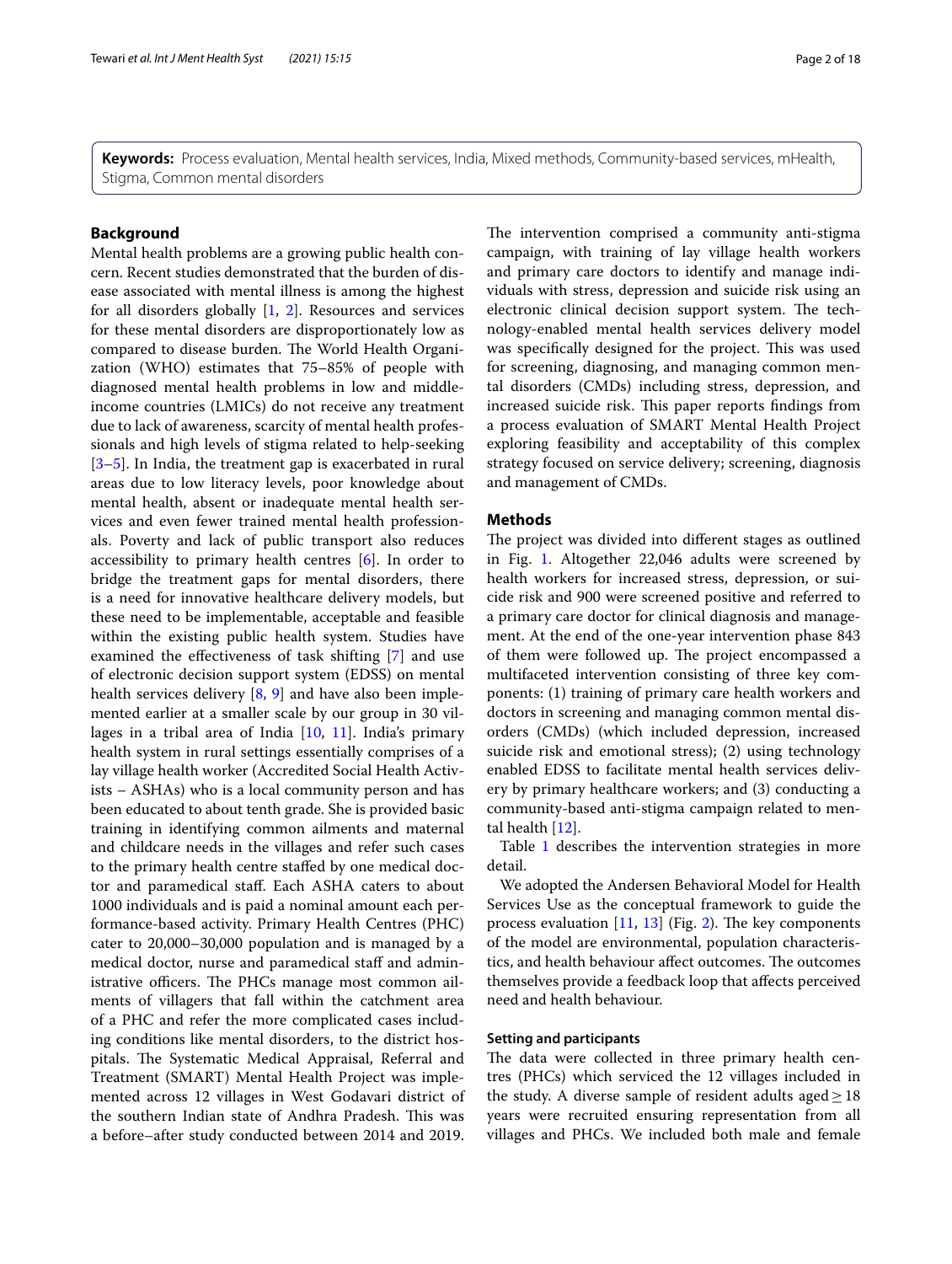<span id="page-2-0"></span>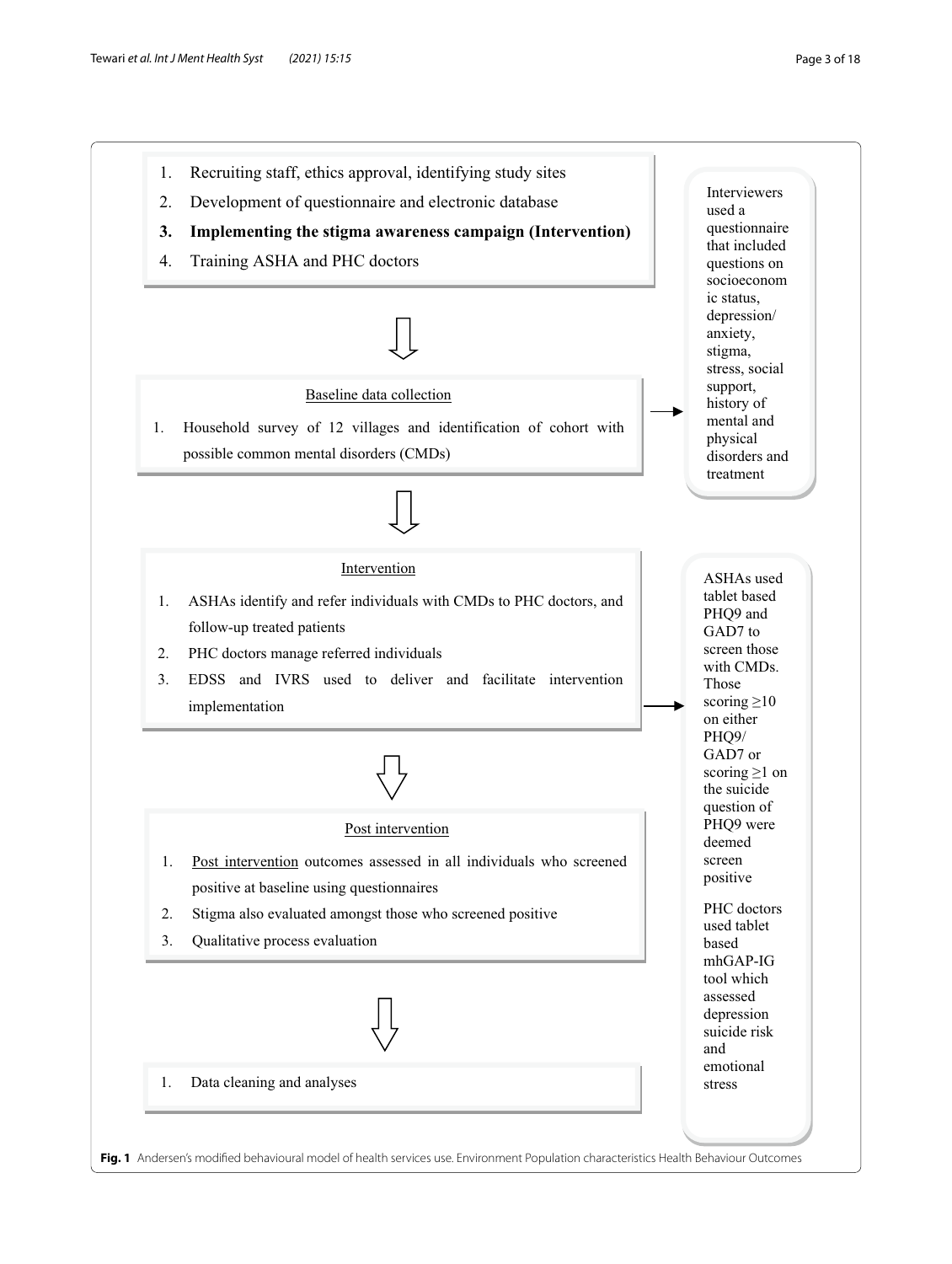<span id="page-3-0"></span>

| l                                      |
|----------------------------------------|
|                                        |
|                                        |
|                                        |
| .<br>I                                 |
| ا<br>ا                                 |
|                                        |
|                                        |
|                                        |
|                                        |
|                                        |
|                                        |
|                                        |
|                                        |
|                                        |
|                                        |
| ֖֖֖֖֖֖֖֖֖֖֖֖֖֧֚֚֚֚֚֚֚֚֚֚֚֚֚֡֬ <u>֚</u> |
| :                                      |
|                                        |

|                                                       | Table 1 Specific interventional strategies for SMART Mental Health Project                                                                                                                                                                                                                                                                                                                                                                          |                                                                                                                                                                                                                                                                                                                                                                                                                                             |
|-------------------------------------------------------|-----------------------------------------------------------------------------------------------------------------------------------------------------------------------------------------------------------------------------------------------------------------------------------------------------------------------------------------------------------------------------------------------------------------------------------------------------|---------------------------------------------------------------------------------------------------------------------------------------------------------------------------------------------------------------------------------------------------------------------------------------------------------------------------------------------------------------------------------------------------------------------------------------------|
| Key objectives                                        | Development of a multifaceted programme that includes an anti-stigma campaign and the systematic medical appraisal, referral and treatment (SMART) mental health<br>Evaluation of the intervention to provide evidence of feasibility, acceptability and effectiveness of the programme<br>intervention                                                                                                                                             |                                                                                                                                                                                                                                                                                                                                                                                                                                             |
| Strategies                                            | Training/Educating health professionals (primary healthcare physicians, healthcare professionals (ASHAs) and project staff) with updates in screening, diagnosis and treat-<br>ment of population for depression, suicidal risk and emotional problems using EDSS tool<br>Educating the community members about mental health and adherence to treatment<br>Offering free screening / counselling services to the community in interventional areas |                                                                                                                                                                                                                                                                                                                                                                                                                                             |
| nterventional activities<br>based on target<br>groups | General population                                                                                                                                                                                                                                                                                                                                                                                                                                  | Educating about mental health, non-pharmacological treatments of mental illness and<br>Video shows of a person talking about his own mental illness and a film actor talking<br>Sharing brochures and posters on mental health using door-to-door campaign<br>about CMD; staging live performances of a drama on mental disorders<br>the benefits of treatment                                                                              |
|                                                       | Primary health care Physicians and health care professionals (ASHAs)                                                                                                                                                                                                                                                                                                                                                                                | Organizing training workshops on the updates in screening, diagnosis and treatment<br>of population for depression. suicidal risk and emotional problems using EDSS tool<br>Knowledge on key symptoms, such as psychotic features, and comorbid conditions,<br>Training/educational manuals for physicians, and healthcare professionals<br>such as drug and alcohol use                                                                    |
|                                                       | Screen positives and family members                                                                                                                                                                                                                                                                                                                                                                                                                 | Educating about mental health, non-pharmacological treatments of mental illness and<br>Educating patients relatives for screening mental illness and raising their sensitization<br>Referral to the next level of care to access the trained mental health professionals<br>in favor of the patients' treatment using door to door campaign<br>Organizing health camps for providing free counselling services<br>the benefits of treatment |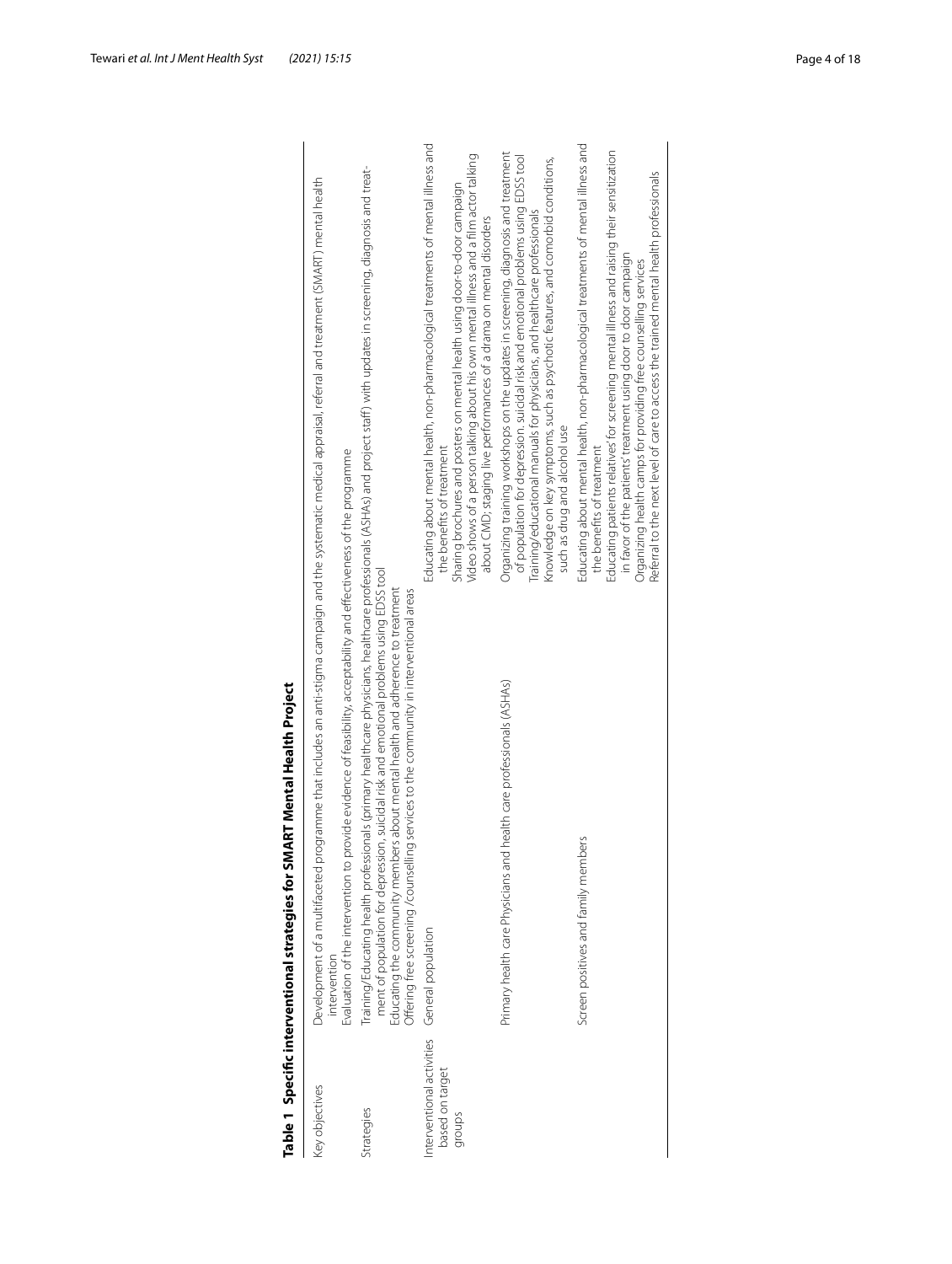

<span id="page-4-0"></span>participants and tried to have equal numbers wherever feasible [[14\]](#page-16-12). While details of the method including tools used and cut-of scores have been outlined earlier [[12\]](#page-16-10), briefly, the study population were first interviewed using a detailed survey by trained interviewers. This also included questions on depression and anxiety as shown in Fig. [1](#page-4-0). However, the same population were rescreened just for depression and anxiety using the same tools, by ASHAs, and those who were screened positive as outlined in Fig. [1](#page-4-0) by ASHAs were referred to the primary care doctors. Suicide risk was initially determined based on the depression tool but was also assessed clinically by the PHC doctors. Stress wasbased on clinical assessment as outlined in Fig. [1](#page-4-0).

## **Data collection and analysis procedure**

*Quantitative data* Service usage on the frequency and type of services used was extracted from back-end data obtained directly from the server. Descriptive quantitative analyses on service usage included activities undertaken, frequency of health care services utilization, type and appropriateness of care provided by doctors, frequency of follow-up of screen positive cases by ASHAs, numbers and success rate of health-related messages sent to screen-positive individuals, and proportion of primary health workers using an Interactive Voice Response System (IVRS) based model. The ASHAs were responsible for monitoring follow-up of screen positive individuals with the doctor and ensure treatment adherence using an algorithm-based traffic light system that allowed them to prioritize follow-up. For example, if the individual had not visited a doctor, questions inquired about the reason; if referral to a psychiatrist was suggested by the doctor, then the ASHAs checked about that in their follow up; if pharmacotherapy or counselling was provided then the questions focused on treatment adherence, social support and stressors. The data not only provided an objective measure of the follow up frequency by ASHAs, but also provided additional information on diferent factors that enable or discourage people to seek or continue treatment due to their daily life commitments/priorities which made them choose between visiting the doctor vs. earning their livelihood. This information was also captured as a part of regular monitoring of ASHA work by the feld staf which was shared periodically by the feld staff during the review meetings. The algorithm was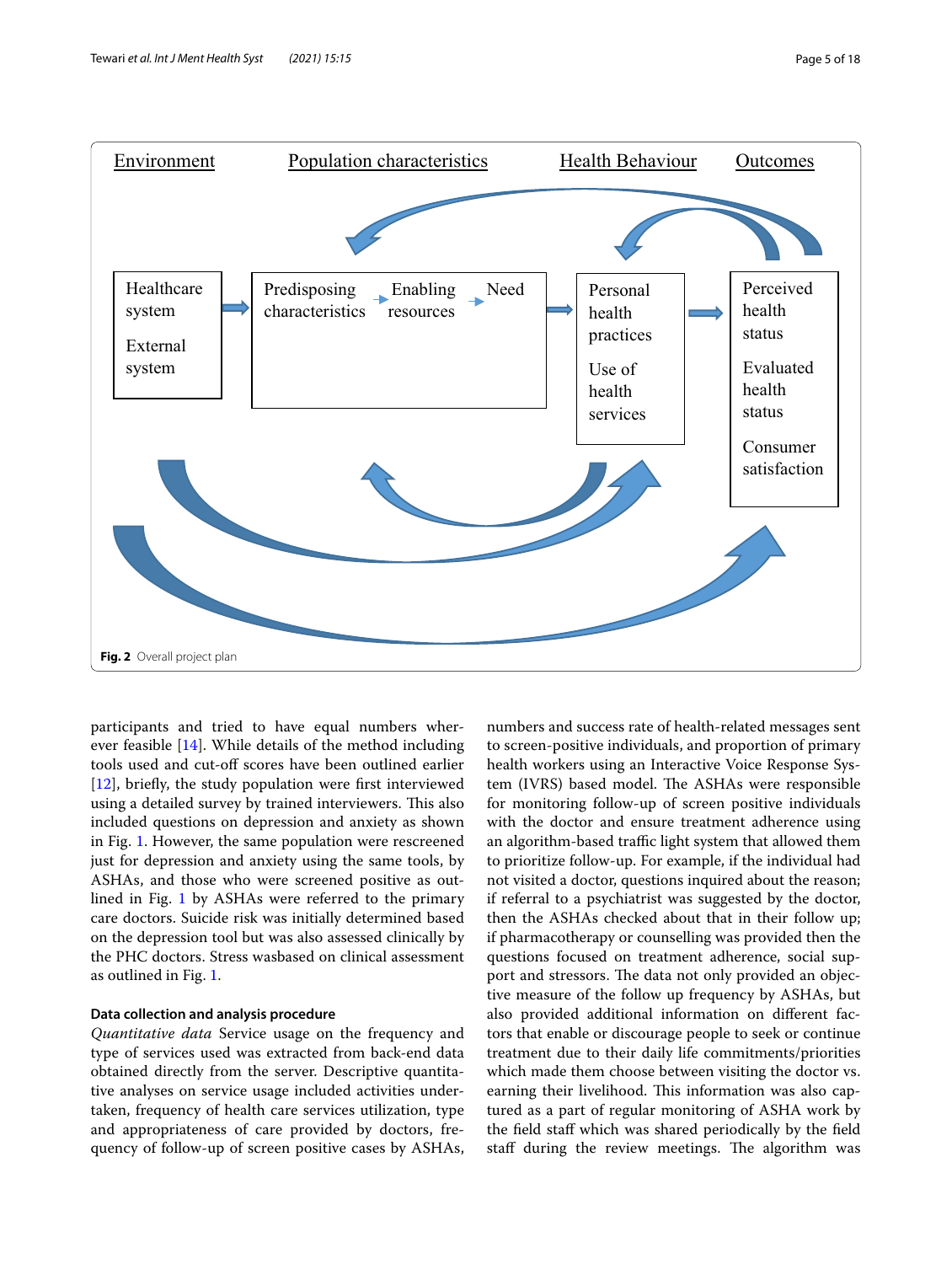based on a 7-in. tablet device. The doctors used an application based on the mhGAP-IG tool which allowed them to diagnose and manage CMDs  $[15]$  $[15]$ . This was also set up on a 7-in. tablet in both Telugu and English languages Information about treatment provided could be shared between the doctor and the ASHA tablets. Qualitative data describes the (1) the perceptions of the community members, Accredited Social Health Activists (ASHAs), primary care physicians and other key stakeholders about the intervention and its activities and (2) identifes barriers and facilitators in implementation of the intervention. Qualitative data were collected through in-depth interviews (IDIs) and focus group discussions (FGDs) in local language (Telugu), which were undertaken from December 2016 to March 2017. These were conducted either at village community centres, or at the house of the participants. FGD and IDI guidelines were developed a priori based on the study objectives and Andersen's theoretical model (Additional fle [1](#page-16-14): Table S1). Two study team members, a moderator and a note taker, conducted all IDIs and FGDs. The interviews were audio recorded. The data collected through IDI/FGDs were frst transcribed verbatim in the local language (Telugu) and then translated into English. Study team members (SK, SD) cross checked all English translated transcripts with transcripts in the local language (also going back to the audio fles whenever necessary) to ensure the quality of translation.

FGDs and IDIs data were analyzed inductively to identify and analyse patterns and themes until we reached thematic saturation  $[16]$  $[16]$ . The themes were then matched against Andersen's theoretical framework [\[13](#page-16-11)] and the results were outlined using that framework. Data were independently coded by two team members (AT and SK) who followed the phases of analysis outlined by Braun and Clark  $[17]$  $[17]$ . The authors (AT, SK, SD, PM) had discussions to identify common themes and to discuss areas of agreement and divergence. NVIVO 9 software (QSR international) was used to code and organise the data  $[18]$  $[18]$ . The COREQ guidelines  $[19]$  were followed for reporting qualitative research (Additional fle [2](#page-16-19): Table S2).

## **Results**

Quantitative data from backend analytics of diferent applications was collated and is reported under each theme as supporting information. Qualitative data was obtained from 16 FGDs and 25 IDIs conducted with different stakeholders (Table [2\)](#page-5-0). Twelve FGDs (each lasting for about 1-h) were conducted with 140 community members, separately for males and females. Community members represented a mix 141 of literate  $(n=33)$ and illiterate  $(n=53)$ . Majority of adult males were working  $(n=32)$  and most were engaged in agriculture  $(n=22)$ . Half of the women were illiterate  $(n=32)$ ; some

<span id="page-5-0"></span>

|  | Table 2 Demographic details of the participant involved in qualitative interviews and Focus group discussions |  |
|--|---------------------------------------------------------------------------------------------------------------|--|
|  |                                                                                                               |  |

|                | S. no. IDI (In depth interviews)                                                                               | <b>Number</b><br>of participants<br>$(N = 25)$ | Gender                 | Age (in years) |
|----------------|----------------------------------------------------------------------------------------------------------------|------------------------------------------------|------------------------|----------------|
|                | PHC doctors                                                                                                    | $n=5$                                          | 3 males<br>2 females   | $25-64$ yrs    |
| 2              | Community members (Screen positive visited the doctor and were given medical and/or<br>psychological treatment | $n = 3$                                        | 0 male<br>3 females    | 24-50 yrs      |
| 3              | Community members (Screen positive who visited the doctor and were referred to a specialist)                   | $n = 3$                                        | 1 male<br>2 females    | $41 - 70$ yrs  |
| 4              | Community leaders                                                                                              | $n = 13$                                       | 7 male<br>6 females    | $23 - 74$ yrs  |
| 5              | Key Government official                                                                                        | $n=1$                                          | 1 female               | 55 yrs         |
| S. no.         | FGDs (Focus group discussions)                                                                                 | <b>Number</b><br>of FGDs<br>$(N = 16)$         | Gender                 | Age (in years) |
|                | <b>ASHAs</b>                                                                                                   | $n = 2$                                        | 19 females             | $25 - 65$ yrs  |
| 2              | Field Staff                                                                                                    | $n = 2$                                        | 9 males<br>7 females   | 22-42 yrs      |
| 3              | Community members (Screen positive by ASHA who visited the doctor)                                             | $n=6$                                          | 25 males<br>36 females | 25-90 yrs      |
| $\overline{4}$ | Community members (Screen Positive by ASHA who did not visit the doctor)                                       | $n = 3$                                        | 6 males<br>13 females  | $25 - 80$ yrs  |
| 5.             | Communitymembers(Screen Negatives at all phases)                                                               | $n = 3$                                        | 11 males<br>15 females | $28-61$ yrs    |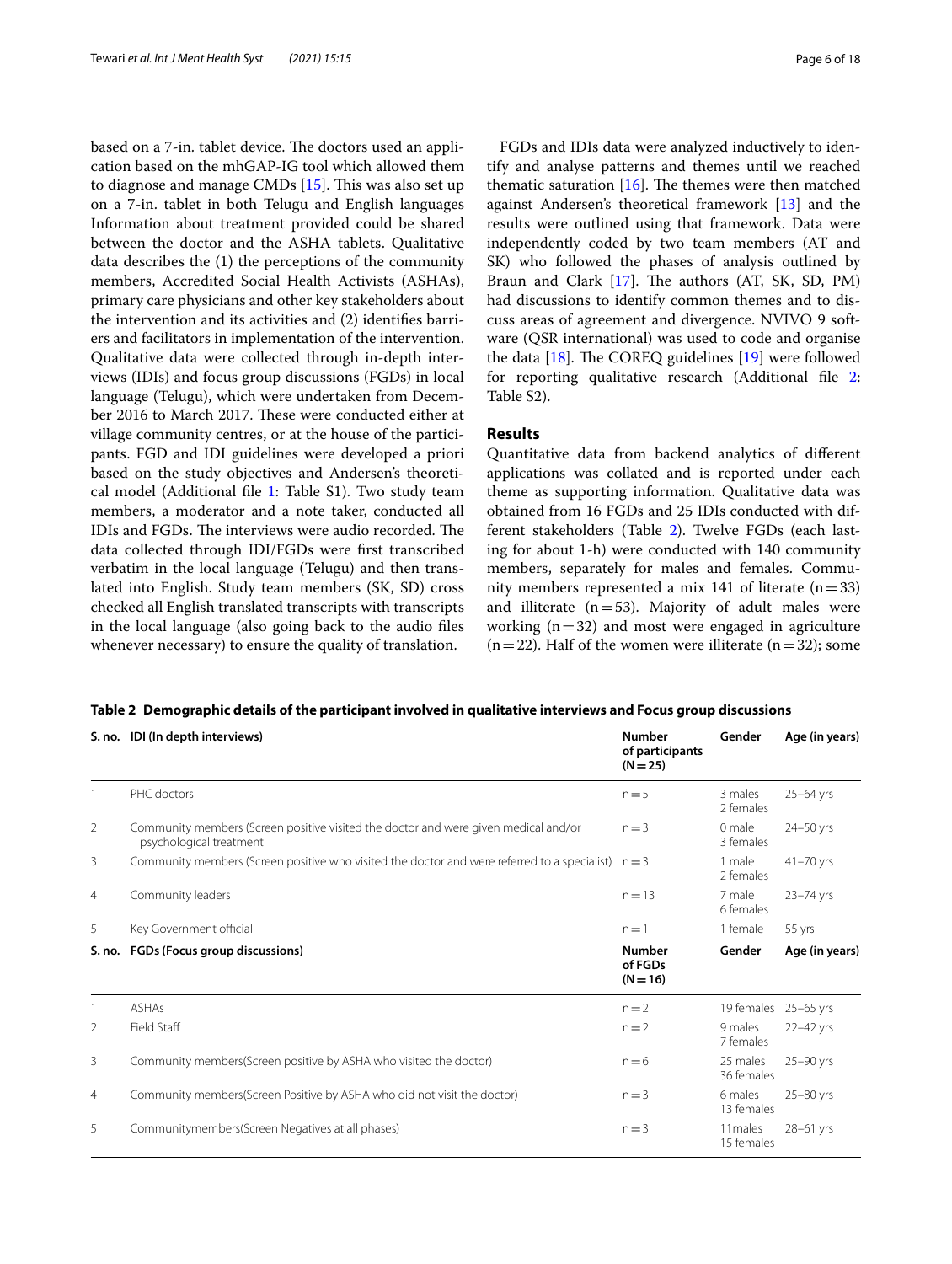were homemakers  $(n=26)$  or were engaged in farming, domestic work ( $n=19$ ); and few earned daily 144 wages  $(n=8)$  to supplement their family income. Two FGDs were conducted with ASHAs and one FGD with the feld staf. IDIs (each lasting for about 40 min) were conducted with the fve PHC doctors and 13 community leaders. One IDI was conducted with a key government official to understand about her perceptions of the inter-vention (Table [3](#page-7-0)). The results were analysed against the key themes of Anderson's Model [[13\]](#page-16-11) are outlined below. Each theme consisted of multiple sub-themes relating to specifc facilitators and barriers for health service use (Additional fle [3](#page-16-20): Table S3).

#### **Environment: healthcare system, external system**

Some strategies were introduced to support the healthcare system to enhance mental health services delivery. Namely, training of primary health workers, using of technology enabled mental health service delivery modules.

#### *Training of primary health workers*

In all, 41 ASHAs and 6 doctors were trained about symptoms associated with CMDs and its management, and the EDSS tool to deliver the intervention. The ASHAs were trained for 10 days (the sessions lasted approximately 7–8 h per day), using a training manual and the doctors were provided an intensive 3–4 h training for 2 days on using the mhGAP tool. In addition, 13 field staff were also given 10 days extensive training on monitoring of the intervention activities. The majority of ASHAs and doctors reported that the training sessions helped them to operate the tablets and record the observations on a regular basis. ASHAs elaborated that training increased their confdence in approaching people to share their mental health problems.

*"It was easy for us to deal with patients as everything was put on the tab, time was saved and work was fast.....otherwise have to write everything on the paper." (Doctor, IDI-3).*

## *Use of EDSS*

ASHAs screened 22,046 adults and identifed 900 (4.1%) screen positive cases who were referred to the doctors for further diagnosis and treatment. Initially, ASHAs screened only 4 individuals per day and this increased to 8 individuals per day. While the focus of the study was on CMDs, any individual identifed at increased risk of CMD was advised to seek care for their mental health condition and provided information about available doctors and mental health professionals. Those with more severe mental disorders or those with severe depression or increased risk of suicide were followed up more intensively by the ASHAs to check if they had visited a clinician, and family members were also involved after seeking the individual's approval for doing so. As ASHAs became more confdent, they started providing support and advice in the form of talk therapy to the more difficult cases too. The doctors initially took around 30 minutes to diagnose and manage each patient using the EDSS based algorithm, but this reduced to about 20 min with practice. Nearly all doctors acknowledged that the intervention helped them to gain more skills in managing CMDs. They felt the EDSS application assisted in monitoring and treating patients through its ability to provide customized information and advice in advance of consultations. 50% of the doctors also expressed that using the EDSS helped reduce paperwork.

*"Tis program helped us professionally to improve our counselling skills and how to spend 180 more time with patients and how to speak with patients. In this way we are improving our skills as a doctor." (Doctor, IDI-4).*

However, there were some doctors who cited technical barriers on using the EDSS application. For example, some words to elicit symptoms were difficult to translate into local language (Telugu) especially while counselling and treating the patient.

*"Signals…very poor at time. Sometimes they [the data] are not synchronizing. So many times, we faced inconvenience because of this synchronizing*  process. The data collected by ASHA's did not syn*chronize into our tabs. It took so many days for that [to be sorted out]." (Doctor, IDI-4).*

## *Use of IVRS*

There were separate IVRS messages for individuals, ASHAs and primary care doctors. Overall, 14,849 IVRS calls were placed over a period of 10 months (13,400 calls to screen positive individuals with a success rate of 54.2%; 1449 calls were to ASHAs and doctors with a success rate of 56%. Success was defned as the number of calls that were received or heard either completely or partially. Few participants were aware of the voice messages sent through IVRS. Most believed these were not useful for the community members. Reasons provided included: people do not listen to messages unless forced to; noninteractive messages were not useful; single phone ownership in the household was limited, particularly when men in the family controlled mobile phone use; and illiterate individuals did not recognize numbers and considered them as spam.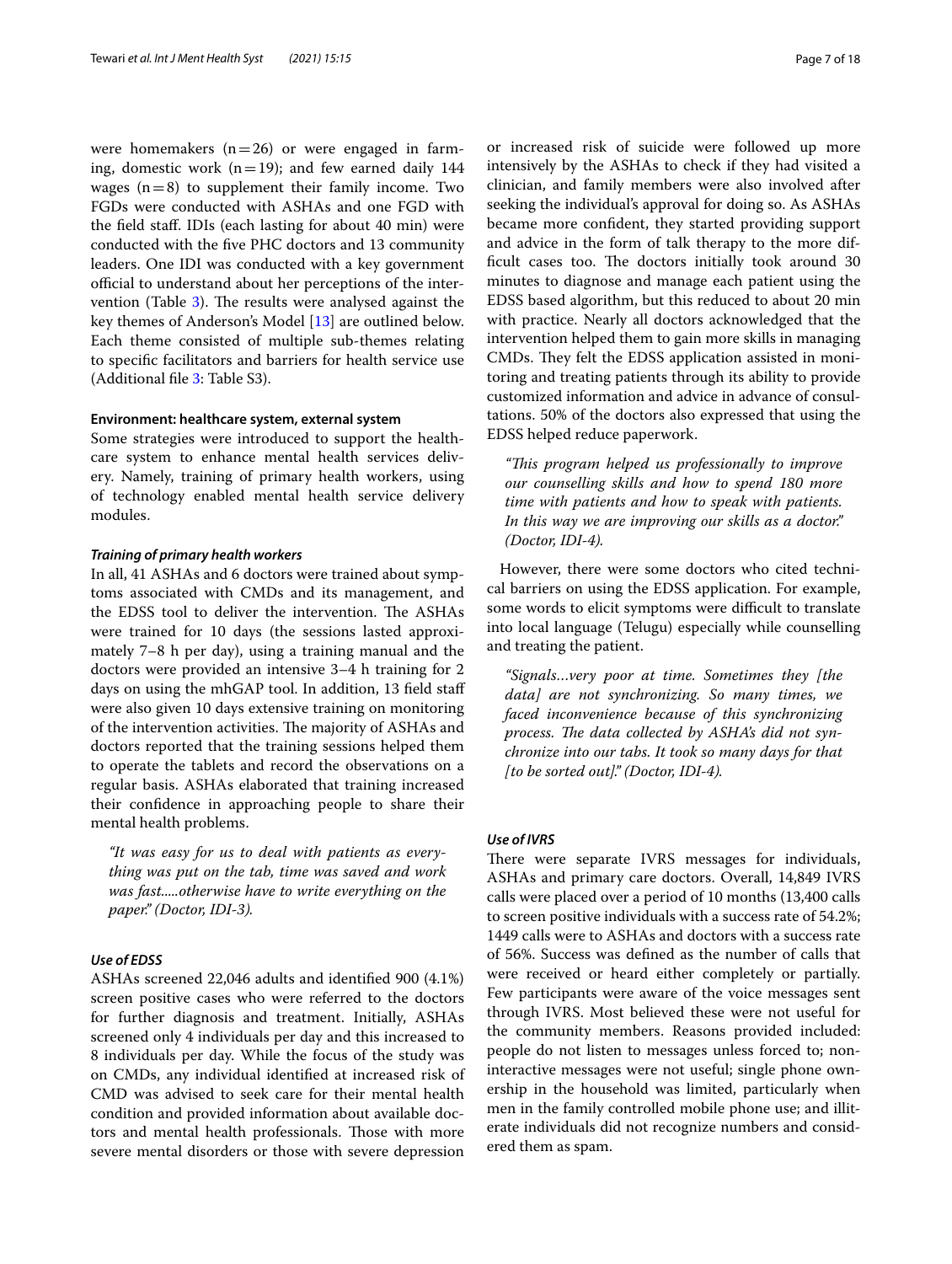<span id="page-7-0"></span>

| ۱<br>I                                                      |  |
|-------------------------------------------------------------|--|
| Ś<br>l                                                      |  |
| ł<br>i                                                      |  |
|                                                             |  |
| ֖֖֖֖֧֧ׅ֧֧ׅ֧֧֦֧֧֖֚֚֚֚֚֚֚֚֚֚֚֚֚֚֚֚֚֚֚֚֚֚֚֚֚֚֚֚֚֚֚֚֡֝֓֝֝֓֝֬֞֝֬ |  |
|                                                             |  |
|                                                             |  |
|                                                             |  |
| i<br>V                                                      |  |
|                                                             |  |
| ile 3 Ident                                                 |  |

|                                         | Table 3 Identifying barriers and facilitators of mental health services use based on Anderson's Modified Behavioural Model of health services use                                                                                                                                                                               |                                                                                                                                                                                                                                                                                                                                                                                                                                                                                                                                                                                                                                                                                                                                                                                                                                                                                                                                                                                                                                                                                                                    |                                                                                                                                                                                                                                                                                                                                                                                                                                                                                                                                                                                                                                                                                                                                                                                                                                                                                                                                                                                                                                                                                                                                                                                                                                                                                                                                                                               |
|-----------------------------------------|---------------------------------------------------------------------------------------------------------------------------------------------------------------------------------------------------------------------------------------------------------------------------------------------------------------------------------|--------------------------------------------------------------------------------------------------------------------------------------------------------------------------------------------------------------------------------------------------------------------------------------------------------------------------------------------------------------------------------------------------------------------------------------------------------------------------------------------------------------------------------------------------------------------------------------------------------------------------------------------------------------------------------------------------------------------------------------------------------------------------------------------------------------------------------------------------------------------------------------------------------------------------------------------------------------------------------------------------------------------------------------------------------------------------------------------------------------------|-------------------------------------------------------------------------------------------------------------------------------------------------------------------------------------------------------------------------------------------------------------------------------------------------------------------------------------------------------------------------------------------------------------------------------------------------------------------------------------------------------------------------------------------------------------------------------------------------------------------------------------------------------------------------------------------------------------------------------------------------------------------------------------------------------------------------------------------------------------------------------------------------------------------------------------------------------------------------------------------------------------------------------------------------------------------------------------------------------------------------------------------------------------------------------------------------------------------------------------------------------------------------------------------------------------------------------------------------------------------------------|
| from Andersen's model<br>Key components | Intervention Scenario<br>Prior SMART Mental Health                                                                                                                                                                                                                                                                              | Intervention and processes implemented                                                                                                                                                                                                                                                                                                                                                                                                                                                                                                                                                                                                                                                                                                                                                                                                                                                                                                                                                                                                                                                                             | Participants' perception about the intervention<br>from participants to improve the programme)<br>(barriers, facilitators and recommendations                                                                                                                                                                                                                                                                                                                                                                                                                                                                                                                                                                                                                                                                                                                                                                                                                                                                                                                                                                                                                                                                                                                                                                                                                                 |
| Environmental                           |                                                                                                                                                                                                                                                                                                                                 |                                                                                                                                                                                                                                                                                                                                                                                                                                                                                                                                                                                                                                                                                                                                                                                                                                                                                                                                                                                                                                                                                                                    |                                                                                                                                                                                                                                                                                                                                                                                                                                                                                                                                                                                                                                                                                                                                                                                                                                                                                                                                                                                                                                                                                                                                                                                                                                                                                                                                                                               |
| Healthcare system                       | Primary care doctors did not have proper knowledge<br>ASHAs lacked knowledge on CMD and skills for inter-<br>Patients required to travel to distantly located PHCs,<br>Mental health care was not available at PH0<br>and skills to identify and manage CMD<br>view people on mental health issues<br>leading to financial loss | About 104 Health camps organized in villages to facili-<br>IVRS calls were sent for a period of 1 year to 41 ASHAs,<br>ASHAs and doctors and implement the programme<br>munity at different intervals and different frequency<br>6 PHC doctors and the screen positives in the com-<br>900 community members were screened positive<br>CMDs using algorithm based EDSS. Among these,<br>on a case-to-case basis, to remind screen positive<br>bers;1449 calls placed to ASHAs and doctors;8046<br>individuals about treatment and to ASHAs about<br>41 ASHAs and 6 doctors were trained on using the<br>In all, 14,849 calls were placed during intervention<br>tate the easier access to doctors and treatment<br>ASHAs screened 22,046 community members for<br>Doctors used this training to manage CMD using<br>period; 13,400 call placed to community mem-<br>2 Field staff were trained to communicate with<br>their pending screenings and follow ups<br>mobile technology-based application<br>and referred to PHC for treatment<br>and supervise the process<br>mhGAP-IG based EDSS<br>calls to patients | Almost all ASHAs, and doctors mentioned that poor sig-<br>ASHAs paid repeated visits to enquire about health and<br>from service provider and did not even show interest<br>valuable in enhancing the knowledge of community<br>burden were demotivating factors to access the care<br>Some people simply assumed that the messages were<br>Training sessions helped ASHAs, doctors and field staff<br>husbands or their children's; and most of them were<br>some prior information of the patient and consume<br>nal and network connectivity was a barrier on using<br>Doctors appreciated the usage of EDSS, as it provided<br>Distance, lack of public transport facility and financial<br>Health camps within the locality were appreciated as<br>Few participants were aware of the IVRS sent to them<br>they reduced time and money spent in visiting the<br>Family members owned only one phone set, kept at<br>to motivate them to visit the doctor for treatment<br>Community members, ASHAs, primary care doctors<br>ASHAs reported that training enhanced their confi-<br>appreciated the programme and perceived it as<br>Phone sets were owned by their family members,<br>dence level and interview skills<br>members on mental health<br>on their mobile phones<br>to operate the tablets<br>the applications<br>less time<br>illiterate<br>home<br>DHC<br>A |
|                                         |                                                                                                                                                                                                                                                                                                                                 |                                                                                                                                                                                                                                                                                                                                                                                                                                                                                                                                                                                                                                                                                                                                                                                                                                                                                                                                                                                                                                                                                                                    | to check these messages at all                                                                                                                                                                                                                                                                                                                                                                                                                                                                                                                                                                                                                                                                                                                                                                                                                                                                                                                                                                                                                                                                                                                                                                                                                                                                                                                                                |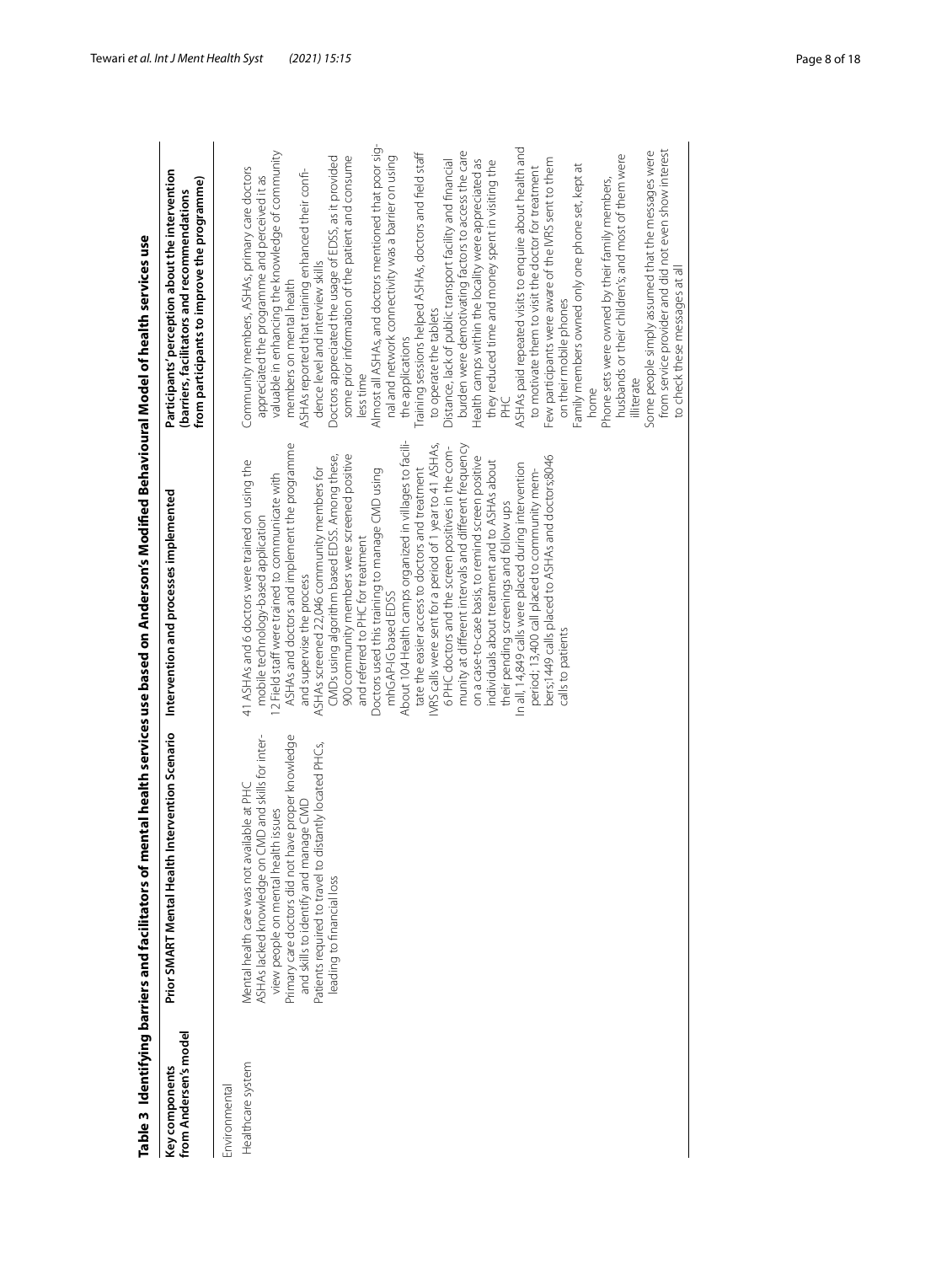| Table 3 (continued)                     |                                                                                                                                                                                    |                                                                                                                                                                                                                                                                                                                                                                                                                                                                                                                                                                                                                                                                       |                                                                                                                                                                                                                                                                                                                                                                                                                                                                                                                                                                                                                                                                                                                                                                                                                                                          |
|-----------------------------------------|------------------------------------------------------------------------------------------------------------------------------------------------------------------------------------|-----------------------------------------------------------------------------------------------------------------------------------------------------------------------------------------------------------------------------------------------------------------------------------------------------------------------------------------------------------------------------------------------------------------------------------------------------------------------------------------------------------------------------------------------------------------------------------------------------------------------------------------------------------------------|----------------------------------------------------------------------------------------------------------------------------------------------------------------------------------------------------------------------------------------------------------------------------------------------------------------------------------------------------------------------------------------------------------------------------------------------------------------------------------------------------------------------------------------------------------------------------------------------------------------------------------------------------------------------------------------------------------------------------------------------------------------------------------------------------------------------------------------------------------|
| from Andersen's model<br>Key components | Intervention Scenario<br>Prior SMART Mental Health                                                                                                                                 | Intervention and processes implemented                                                                                                                                                                                                                                                                                                                                                                                                                                                                                                                                                                                                                                | Participants' perception about the intervention<br>from participants to improve the programme)<br>(barriers, facilitators and recommendations                                                                                                                                                                                                                                                                                                                                                                                                                                                                                                                                                                                                                                                                                                            |
| Population characteristics              |                                                                                                                                                                                    |                                                                                                                                                                                                                                                                                                                                                                                                                                                                                                                                                                                                                                                                       |                                                                                                                                                                                                                                                                                                                                                                                                                                                                                                                                                                                                                                                                                                                                                                                                                                                          |
|                                         | Predisposing characteristics Limited awareness about mental health among com-<br>Social issues like poverty, unemployment, and caste<br>system exist in villages<br>munity members | A video of a person with mental disorder to talk about<br>his/her experience was screened and discussed dur-<br>Staging a drama by a local theatre group on domestic<br>mental health awareness and discuss issues related<br>violence, mental disorder and the need for getting<br>door campaign and community meetings to raise<br>A promotional video where a local film actor speaks<br>Brochures and pamphlets were used in the door-to-<br>Organized awareness campaign on mental health<br>about mental health and stigma was screened<br>to stigma; this was repeated 3-4 times in each<br>using several strategies<br>ing the campaign<br>treated<br>village | people for face- to face interaction and motivate them<br>Stigma is associated with mental illness, and were highly<br>Door-to-door campaign was a key strategy to approach<br>to economically well-off people or to the higher caste<br>The drama was received very well and there was good<br>ASHAs were scared to enter in some houses belonged<br>go out for seeking treatment, specifically for mental<br>elders did not allow daughters/daughters-in-law to<br>with work were the other reasons which prevented<br>Domestic violence, family restrictions, preoccupation<br>Community leaders shared that in some families, the<br>Alcohol addiction and loneliness were perceived as<br>people from visiting the doctors<br>participation at all the villages<br>reasons for mental illness<br>for treatment, if required<br>prevalent<br>illness |
| Enabling resources                      | Community members were not oriented towards<br>No pre-existing mental health services in villages<br>identifying CMD                                                               | Local administration and village leaders were informed<br>procedures and their activities monitored reqularly<br>Health camps in villages enabled patients with CMD<br>the quality of data collected by them; supervisors<br>any problems that they might be facing with the<br>ASHAs and doctors used to provide care and treat-<br>Field staff monitored ASHAs regularly and ensured<br>Field staff were trained using standard operational<br>followed up with doctors regularly to check for<br>to seek care from doctors closer to home<br>about the project at each phase<br>application<br>ment                                                                | Peer learning and sharing of experiences encouraged<br>mental illness needed some support, which they<br>Village leaders reported that people suffering from<br>received through this programme<br>people to seek health care                                                                                                                                                                                                                                                                                                                                                                                                                                                                                                                                                                                                                            |
| Need                                    | Perceived need to seek care for CMDs was negligible<br>ASHAs and doctors were not trained to identify or<br>as there was no awareness about CMDs<br>manage the CMD                 | Screening of the whole population by ASHAs led to<br>increase in help seeking                                                                                                                                                                                                                                                                                                                                                                                                                                                                                                                                                                                         | need to be more educated about the facts pertaining<br>Participants suggested more training programs fordoc-<br>Most participants recommended that communities<br>to mental illness<br>tors and ASHAs                                                                                                                                                                                                                                                                                                                                                                                                                                                                                                                                                                                                                                                    |
| Personal health practices               | Stigma related to mental health was highly prevalent<br>Poor knowledge about CMDs amongst community<br>members and health workers                                                  | A campaign was organized to increase mental health<br>awareness and reduce stigma                                                                                                                                                                                                                                                                                                                                                                                                                                                                                                                                                                                     | All participants reported the campaign was beneficial<br>Project increased the awareness about CMDs and the<br>need to seek care                                                                                                                                                                                                                                                                                                                                                                                                                                                                                                                                                                                                                                                                                                                         |

## Tewari *et al. Int J Ment Health Syst (2021) 15:15* Page 9 of 18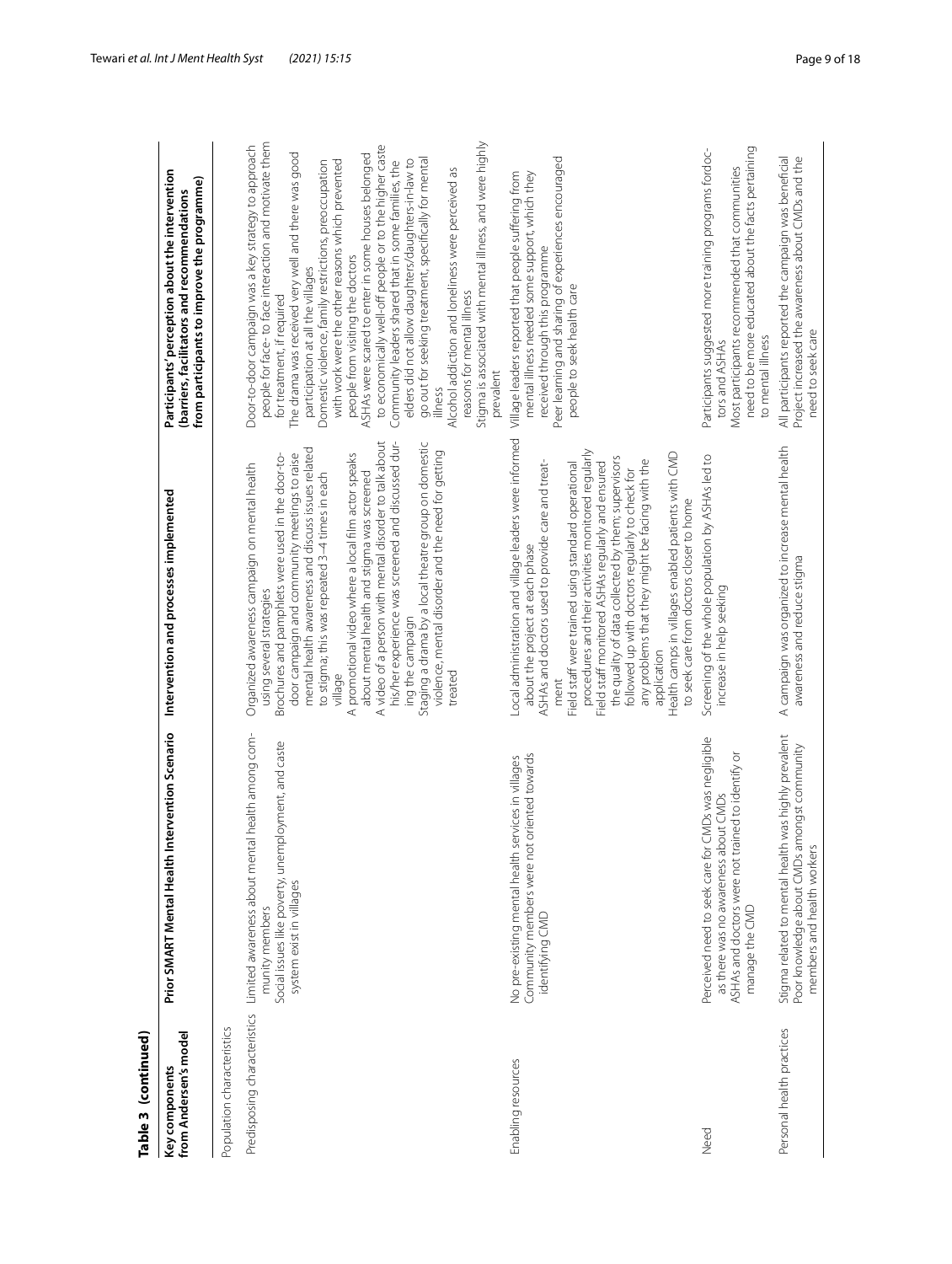| Table 3 (continued)                     |                                                    |                                                                                                                                                                                                                                                                                                                                                                                                                                                                                                                                                                              |                                                                                                                                                                                                    |
|-----------------------------------------|----------------------------------------------------|------------------------------------------------------------------------------------------------------------------------------------------------------------------------------------------------------------------------------------------------------------------------------------------------------------------------------------------------------------------------------------------------------------------------------------------------------------------------------------------------------------------------------------------------------------------------------|----------------------------------------------------------------------------------------------------------------------------------------------------------------------------------------------------|
| from Andersen's model<br>Key components | Intervention Scenario<br>Prior SMART Mental Health | Intervention and processes implemented                                                                                                                                                                                                                                                                                                                                                                                                                                                                                                                                       | Participants' perception about the intervention<br>from participants to improve the programme)<br>(barriers, facilitators and recommendations                                                      |
| <b>Outcomes</b>                         |                                                    |                                                                                                                                                                                                                                                                                                                                                                                                                                                                                                                                                                              |                                                                                                                                                                                                    |
| Use of health services                  | There was no treatment for CMDs in PHCs            | Task shifting was used to enable mental health care for<br>104 Health camps organized in villages to facilitate the<br>Technology driven platforms were used to facilitate<br>once. The doctors were able to deliver the health-<br>A system developed to ensure follow up by ASHAs<br>The intervention had a focus on increasing mental<br>Out of 900 patients, 731 visited the doctor at least<br>easier access to doctors and treatment<br>provision of mental health services<br>health services use for CMDs<br>the rural population<br>care effectively<br>and doctors | Programme should be implemented through PHCs, and<br>rural areas), assisting them to have access to the near-<br>in collaboration with 104s (ambulance services in the<br>est treatment facilities |
| Perceived health status                 |                                                    | A comprehensive mental health intervention imple-<br>mented                                                                                                                                                                                                                                                                                                                                                                                                                                                                                                                  | The intervention was well received and appreciated in<br>the community                                                                                                                             |
| Consumer satisfaction                   |                                                    | A pre-post evaluation of the project provided objec-<br>tive assessment of the outcomes                                                                                                                                                                                                                                                                                                                                                                                                                                                                                      | mental health intervention as it led to increase in the<br>Community members were satisfied with SMART<br>knowledge of CMDs in the community                                                       |
|                                         |                                                    |                                                                                                                                                                                                                                                                                                                                                                                                                                                                                                                                                                              |                                                                                                                                                                                                    |

## Tewari *et al. Int J Ment Health Syst (2021) 15:15* Page 10 of 18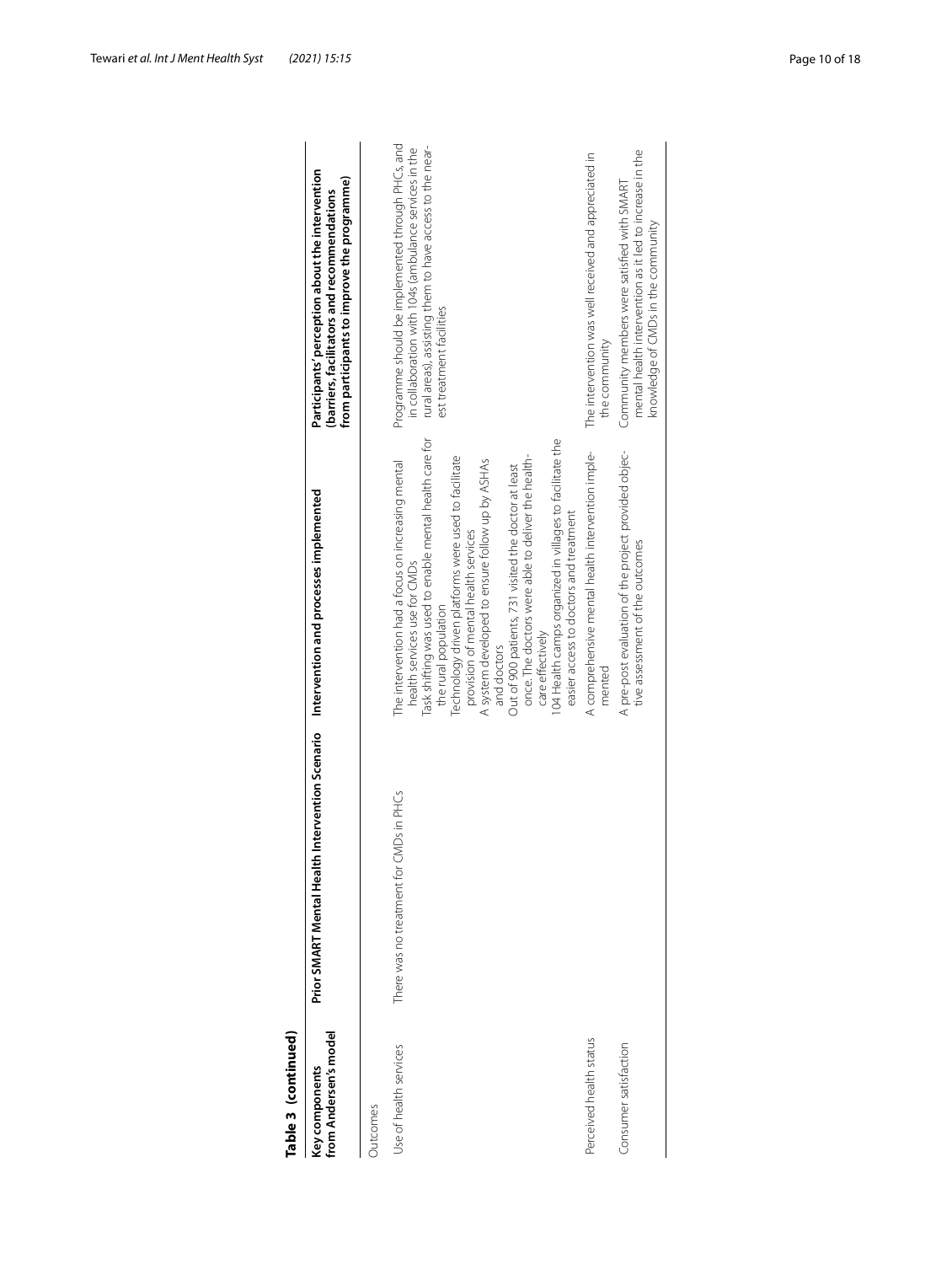*"One of the community members shared, "No, I don't have any idea about messages. I never checked whether I got it or not. I saw few messages but do not know what messages they are… I never paid much interest." (Community member, FGD 3).*

## **Population characteristics‑predisposing characteristics, enabling factors, needs**

Mental health awareness in the community was low before we started the intervention [\[20](#page-16-21)] though in our formative work we could gather that there was a need for mental health care and a need to increase knowledge about common mental disorders and reduce stigma [\[21](#page-17-0), [22\]](#page-17-1). In order to increase mental health awareness and reduce stigma related to help-seeking a large campaign was rolled out. This was done after seeking permission from regional and local authorities, and the local administration provided full support to share such information in their communities by allowing use of school or village playgrounds, putting up campaign posters at key places such as schools, local administration offices and primary health centres, and doing public announcements throughout the villages about the anti-stigma campaign and drama shows.

## *Mental health awareness and perceptions about stigma*

Almost all participants, irrespective of gender and education, recognized that stigma is associated with mental illness, and was highly prevalent. Village leaders revealed that labelling and rejection in all areas of life were common manifestations of stigma. Patients specifcally mentioned that they were afraid of expressing themselves due to fear of losing respect in the community. Similarly, doctors expressed that such labelling within the social context was a complex issue, and played an important role in diagnosis, and the treatment.

*"In my family also, people won't agree to go to a hospital. Now, I never told them that I am coming here for treatment. They already shouted at me for talking with ASHA workers and for taking doctorappointment." (Screen positive-visited the doctor, IDI15).*

FGDs with ASHAs revealed that shame, embarrassment, rejection and subsequent social exclusion were major stigmatizing issues amongst people sufering from mental illness.

*"Tey [community member] fear that other people [will] think they have mental [health] issues and they are mad. Many people have these perceptions." (ASHAs, FGD2).*

Interviews with village leaders and community members demonstrated that almost all participants had limited knowledge of mental illness, regardless of their age, gender and education. Some attributed poor knowledge and understanding to stigma attached to mental illness.

"They *[community members] might be thinking that mental health problems are like a contagious disease." (Community member, FGD-4).*

Screen positive individuals, who visited the doctor, indicated that their family, friends, and neighbours did not take mental health seriously in spite of acknowledging it as an issue. As one participant mentioned:

*"…..sometimes we tell our problems to friends and family members but normally people would not consider the problem as a serious one" (Community member, FGD-11).*

One third of community members tended to associate improvement of mental health with provision of medicine. Two doctors expressed that people who came for treatment gave constant importance to the need for medicines and expressed dissatisfaction when no medicines were prescribed. The majority of the FGD participants shared that in most cases, family members disapprove visiting a psychiatrist - especially where a woman is suffering from CMDs. Two community leaders mentioned that in some families, the elders would not allow daughters or daughters-in laws to seek treatment, especially for mental illness. They further added that many middleaged women (between 35 and 40 years old) had CMDs because of several stressors at home such as alcoholism among husbands, fnancial crises, delay in getting their daughter married. One village leader reported that,

*"I think women have less freedom to visit doctors whereas men don't need permission. They are free to go anywhere, anytime; whereas it is not like that they have to inform family members." (Village leader, IDI- 6).*

Almost all community members, village leaders, and doctors recommended the need to educate communities about different mental illnesses. They asserted that such education would increase knowledge and help reduce stigma. Almost all participants suggested that the role of long-term use of dramas or street plays, and videos to sensitize communities about mental health issues.

## *Delivering the mental health awareness and anti‑stigma campaign*

Two types of brochures and pamphlets were distributed 2–3 times for nearly 3 months through door-todoor campaign in each village to raise mental health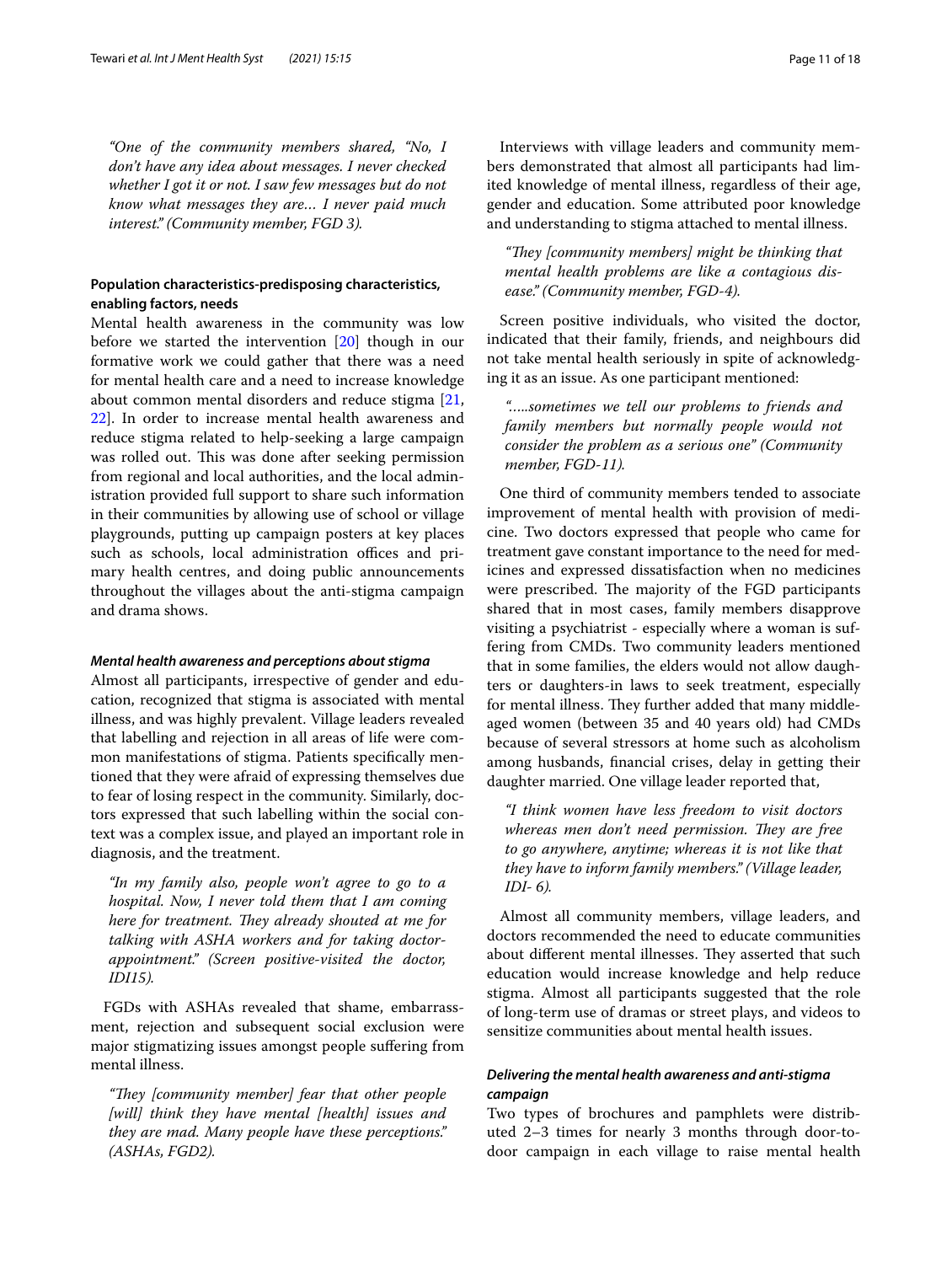awareness. In addition, two types of pictorial posters with messages on mental health issues were developed to create awareness about mental health. A promotional video about the programme and a video of the patient sharing his lived experience was screened at least twice in each village, and it was also shown during the door-to-door campaigns. A drama highlighting mental health stressors, its efect on mental disorders, and need for seeking care was implemented by a local theatre company. Live shows of the drama were staged in 5 villages, video of the show was screened in the others. On an average, the total duration of these live performances or screening of the videos was around 90 minutes. The duration for screening of video clipping of the drama and the other two videos done during the door-to-door campaigns was 30 minutes. While the door-to-door campaign shared diferent components of the mental health awareness campaign to each household and discussed them in small groups, the live drama shows were attended by 70–300 community members. Video clippings of the live show were also screened later and were watched by about 30–50 community members per village. No attendance was taken but a headcount based on observation was used to estimate the numbers.

## *Accessing health care: distance, fnancial and socio‑cultural constraints*

The distance from home to health facility was a challenge for many participants. Almost all participants affirmed that it took more than an hour to reach the healthcare centre. Most community members including village leaders felt that the access to PHCs was difficult. Particularly for the poor and the daily wage earners, traveling time and cost become critical barrier to seeking care. Some of them further explained that public transport was poor, and private transport was expensive.

*"With transportation issues, some people are not going… We need to walk 3kms to come out of the village, from where they have to go to another village and walk another 1km to reach PHC, so because of these transportation issues some people are not going." (ASHA, FGD-5).*

IDIs with village leaders revealed that people having mental health problems generally could not express their problems to their neighbours. However, if available, they are willing to share their problems with doctors, but to do so they needed support to access health services Almost all doctors shared their concern about low follow up and felt that as soon as people start feeling better after their frst visit, they tend to stop treatment. Domestic violence, family restrictions, preoccupations with work were the other reasons which prevented doctor visits, as highlighted by the village leaders. About one-half of ASHAs indicated social barriers to care delivery, describing their reluctance to enter some houses which either belonged to economically well off people, or to higher castes.

#### *Organizing health camps to increase access to care*

Altogether 104 health camps were organized in villages to facilitate easier access to doctors and treatment. Out of the 731 individuals who sought care from the primary care doctors, 716 sought care in the health camps, with the remainder using services at the primary health centre. All participants valued health camps in their locality. Health camps were perceived as good for sensitization with benefts for accessibility for treatment. Most village leaders indicated that individuals would not have sought care for their mental health problems if they had to travel.

*"Defnitely these [health] camps were useful. If doctors come voluntarily, check everyone and provide treatment for the patients…it is really good." (Community member, FGD 10).*

ASHAs, doctors and some screen positive individuals indicated that health camps also provided an opportunity for patients to discuss problems amongst themselves, and seek advice from each other, based on personal experiences and coping skills.

*"When we used to hear their problems, we felt that our problems are very less and we tried to handle our problems and helped them also to come out of them." (ASHA FGD).*

## **Health behaviour: personal health practices, use of health services**

The qualitative data provided details about both personal health practices and factors that were perceived by the community as critical for determining increased mental health service use. The backend analytics provided additional information about the quality of care provided and whether it was based as per the algorithm.

## *Mental health service use*

ASHAs were able to follow up 888 (98.7%) of all screen positive cases during the one-year intervention period and more than 80% of screen-positive individuals sought care from the primary care doctors. Of those who sought care from the doctors, 514 were females. Of the 242 who received a clinical diagnosis, about 50% sufered from emotional stress, mild/moderate depression or suicide risk. The remaining could not be given a criteria-based diagnosis though they had been screened positive by the ASHAs. It could also be that some natural remission may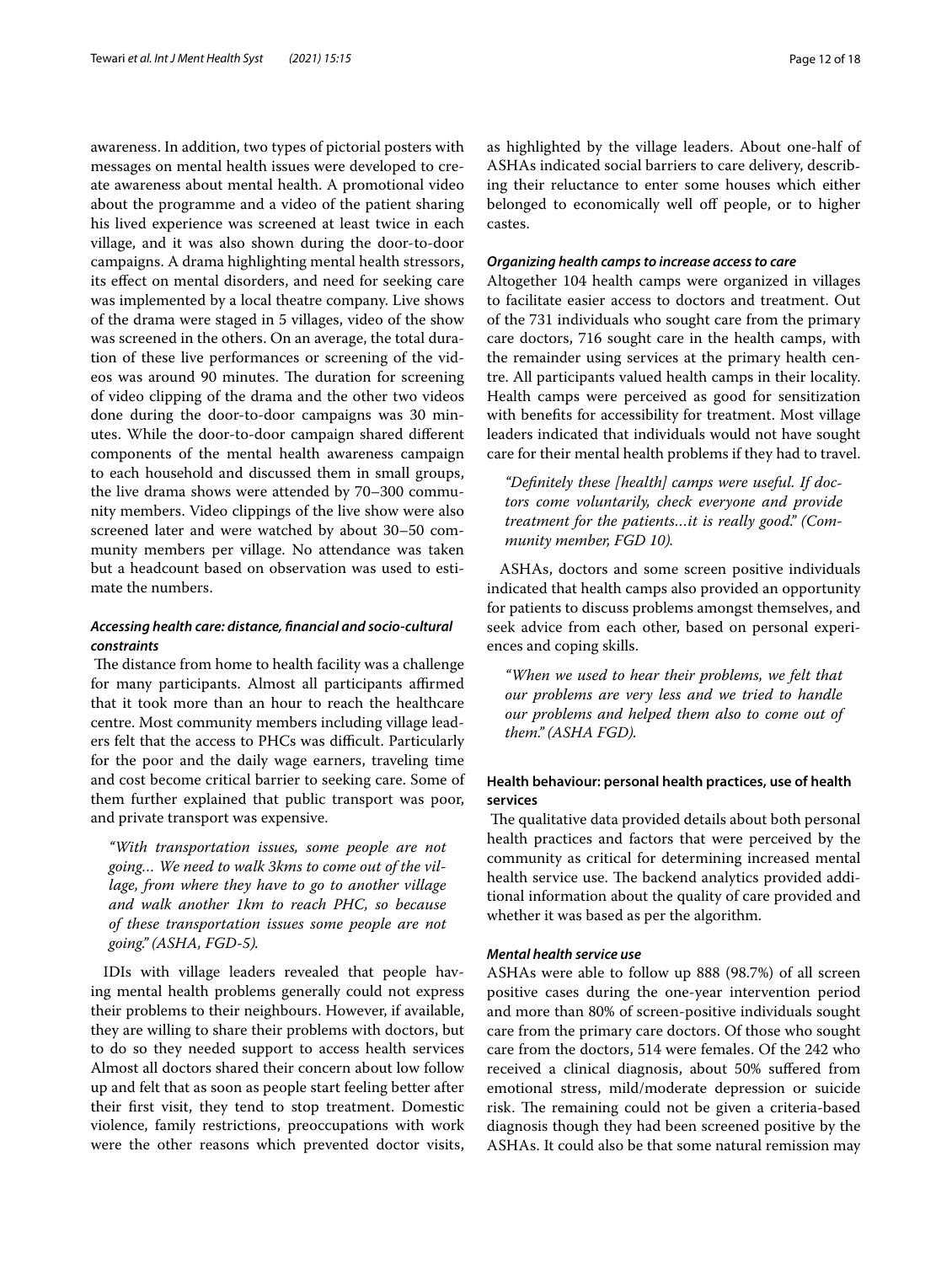have occurred by the time the individuals sought care from the doctors. More details of the screening, diagnosis, followup, reasons for diferences in clinical diagnosis and screen positivity have been outlined in the earlier paper that outlined all the quantitative results from the project [\[23](#page-17-2)]. Some of the participants suggested that health camps should be held on holidays to enable maximum participation. They also provided advice on ideal scheduling, with communication of this through local cable networks. Half of the doctors, ASHAs and the feld staff suggested the need to conduct additional training to continuously update knowledge.

*"the training should be provided for at least entire one day at regular intervals and 324 follow up classes should be conducted at least once in a month" (Doctor,IDI-1).*

#### *Preference for awareness campaign strategy*

Most participants were aware of most of the anti-stigma campaign activities with the door-to door campaign and drama considered the most popular strategies. Village leaders and ASHAs were enthusiastic about culturallytailored dramas and felt that these were valuable for both literate and illiterate community members.

"The program was very good...90% useful. One *drama was shown to us as a part of the program. It was good, and people understood how a person suffers from mental disorders. We all felt very happy and people changed a lot." (Village leader, IDI- 8).*

For community members, the door-to-door campaign seemed to be the most preferred way to increase awareness about mental health, as one of them said:

*"Door to door campaigning is better because everyone get[s] information and knowledge about mental health." (Community members, IDI-13).*

About 50% of the village leaders expressed that the door-to-door visit was more benefcial for less active community members and for those who were difficult to approach or contact. Community members preferred watching dramas and videos of the dramas. Half of the community members suggested to conduct monthly health meetings at regular intervals, to increase awareness and minimize stigma related to help-seeking.

*"It is very important to conduct review meetings… every fortnight or month. So that we can get an exact idea about the status of the patients and make our services [mental health services] better." (Doctor, IDI-5).*

## *IVRS use*

Few were in favour of pre-recorded voice messages sent through IVRS, as they felt this would have limited reach to those familiar with technology. One third of participants favoured the idea of receiving information through pamphlets.

#### *Social support*

More than half of the community members, village leaders suggested that more social support was required at both family and the societal levels, such as support groups and self-help techniques to help families to deal with mental disorders. Some thought that the intervention could be improved if implemented through PHCs in collaboration with the established rural ambulance system. Few others suggested that patients should be given complete support in terms of logistics, follow-ups and referrals, till completion of the treatment.

## **Outcomes: perceived health status, evaluated health status, consumer satisfaction**

Diferent stakeholders expressed their views about the intervention during the qualitative interactions. Quantitative data from this project showed that among those in need of mental health services for CMDs, there was an increase in mental health services use from 3.3 to 81.2% following the intervention, and an improvement in depression and anxiety scores [\[23\]](#page-17-2).

## *Appraisal of the SMART Mental Health programme*

Most participants held favourable views about the interventions, particularly in enhancing knowledge and understanding about CMDs and steps to promote mental well-being. Some participants felt that the interventions were more useful for older people, and women as a perceived greater need for mental health care in these demographics. Community members who were seeking treatment felt that the programme provided them an opportunity to share their problems with someone like ASHAs. Most community members expressed a desire for the intervention to continue beyond the research period.

*"We always welcome your health programmes.*  These programmes should be continued forever. *People shall always be in need of a psychiatrist because some (or) other shall always face some problem regularly and they need someone to lift them up." (Community leader, IDI-9).*

The government official when interviewed, suggested extending the SMART mental health programme under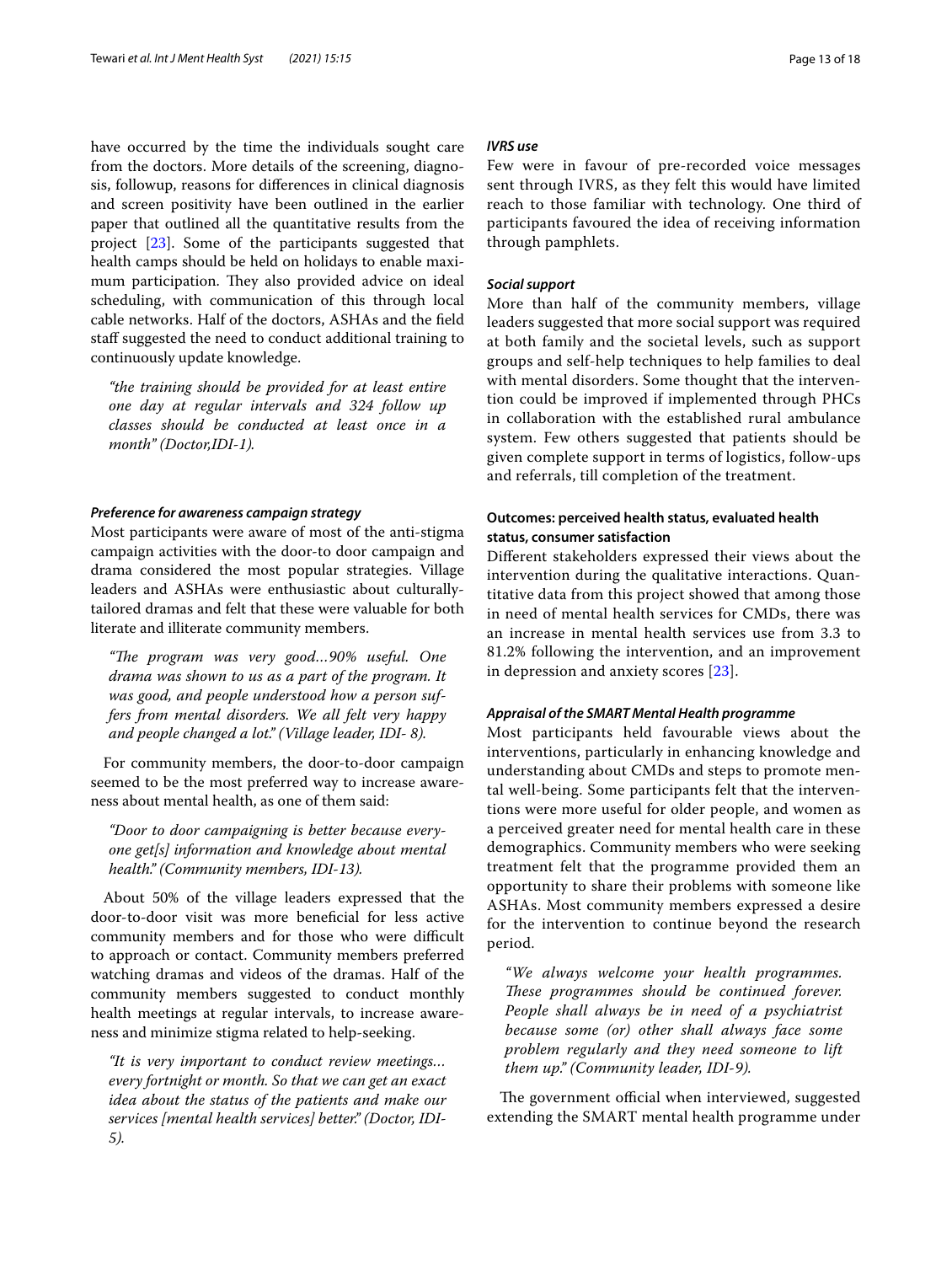an umbrella of public private partnership for the beneft of larger populations, and to make it more sustainable.

*"Te team can support in a PPP programme which is a public private partnership by explaining the SMART Health programme and its objective." (Government Official IDI 1).* 

## *Benefts of involving ASHAs*

Nearly all participants felt that involvement of ASHAs in the study was positive as individuals were more likely to be comfortable sharing their personal problems with ASHAs. Two-thirds of community members expressed that ASHAs not only paid repeated visits to enquire about their 384 health, but also tried to motivate them to visit the doctor for treatment, and this was appreciated.

*"Yes, defnitely they [community members] pay attention to ASHA. Ladies mostly approach ASHA only whatever be their problem. It is only the ASHA who takes care of ladies all through their pregnancy. Once the child is delivered, they take care of vaccines and other things." (Community Member, FGD-1).*

All village heads and community leaders believed that ASHAs were efective in building rapport with people in villages and spreading information. Secondly, ASHAs, being native to the community, did have better understanding about the local issues.

"ASHA workers are really good. They persuade us *to go to doctor and sometimes they accompanied us also to visit the hospital." (Community member, FGD-4).*

Doctors explained that ASHAs' rapport with the community not only helped them to play a major role in implementing the intervention but also encouraged them in administering the treatment and ensuring follow up. Screen-positives individuals, who visited the doctor, felt that ASHAs inquiring about peoples' health provided them comfort. ASHAs sometimes persuaded them to visit the doctor and sometimes they even accompanied them.

## *Appraisal about the anti‑stigma campaign and mental health services*

Most community members and leaders indicated that the intervention increased their knowledge of CMDs which, in turn, raised its profile as a health issue. This increased the acceptability of seeking treatment. Many village leaders agreed that the intervention helped individuals by making resources readily available without additional fnancial burden. Nearly half of the doctors highlighted that the intervention increased community

understanding about stress, depression, suicidal risk, and helped individuals identify symptoms of stress. Two doctors indicated that the project helped them gain knowledge about diferent ways of treating CMDs.

*"Interacting with the patient and getting information about their health is really good. Actually, these people don't know that they have CMD they imagine it diferently …as mad …as abnormal." (Doctor, IDI 03).*

#### **Discussion**

The results of the current process evaluation provided information on intervention implementation. Overall, the process evaluation demonstrated that the interventions were feasible and acceptable by diferent stakeholders. The interventions were perceived as being valuable in enhancing participants' understanding of CMDs as well as promoting their mental well-being. Our earlier study [[11\]](#page-16-9) and this process evaluation demonstrated that the use of the Andersen's Model of Health Service Use provided a theoretical framework to identify several facilitators/barriers and provides greater contextual information for an implementation intervention. The three key elements of the intervention were task-sharing with primary health workers and training primary health workers; enabling primary health systems based mental health services using EDSS; and conducting a community-based campaign to raise mental health awareness and reduce stigma related to help-seeking.

#### **Task sharing the training of primary health workers**

Task sharing and training primary care workers in providing care for a number of health disciplines including mental health have been used in many countries [[24\]](#page-17-3). Task-sharing was facilitated in this intervention by training the existing primary health workers—ASHAs, and primary care doctors-to screen, diagnose and manage individuals with CMDs. Task sharing and providing care using primary health workers is outlined in the National Mental Health Policy and Mental Health Action Plan 2013–2020  $[25, 26]$  $[25, 26]$  $[25, 26]$ . The ability of ASHAs and the primary care doctors to screen more than 22,000 individuals and then follow-up with almost all screen positive individuals indicated that the overall premise of task sharing was successful. The community leaders and other stakeholders were also appreciative of the intervention and especially the beneficial role of ASHAs was pointed out both by the community members and doctors. Using lay health workers to deliver mental health care has been used by otherresearchers too [\[27\]](#page-17-6), but in this project we have avoided using any additional resources such as counsellors to enhance the service delivery as no such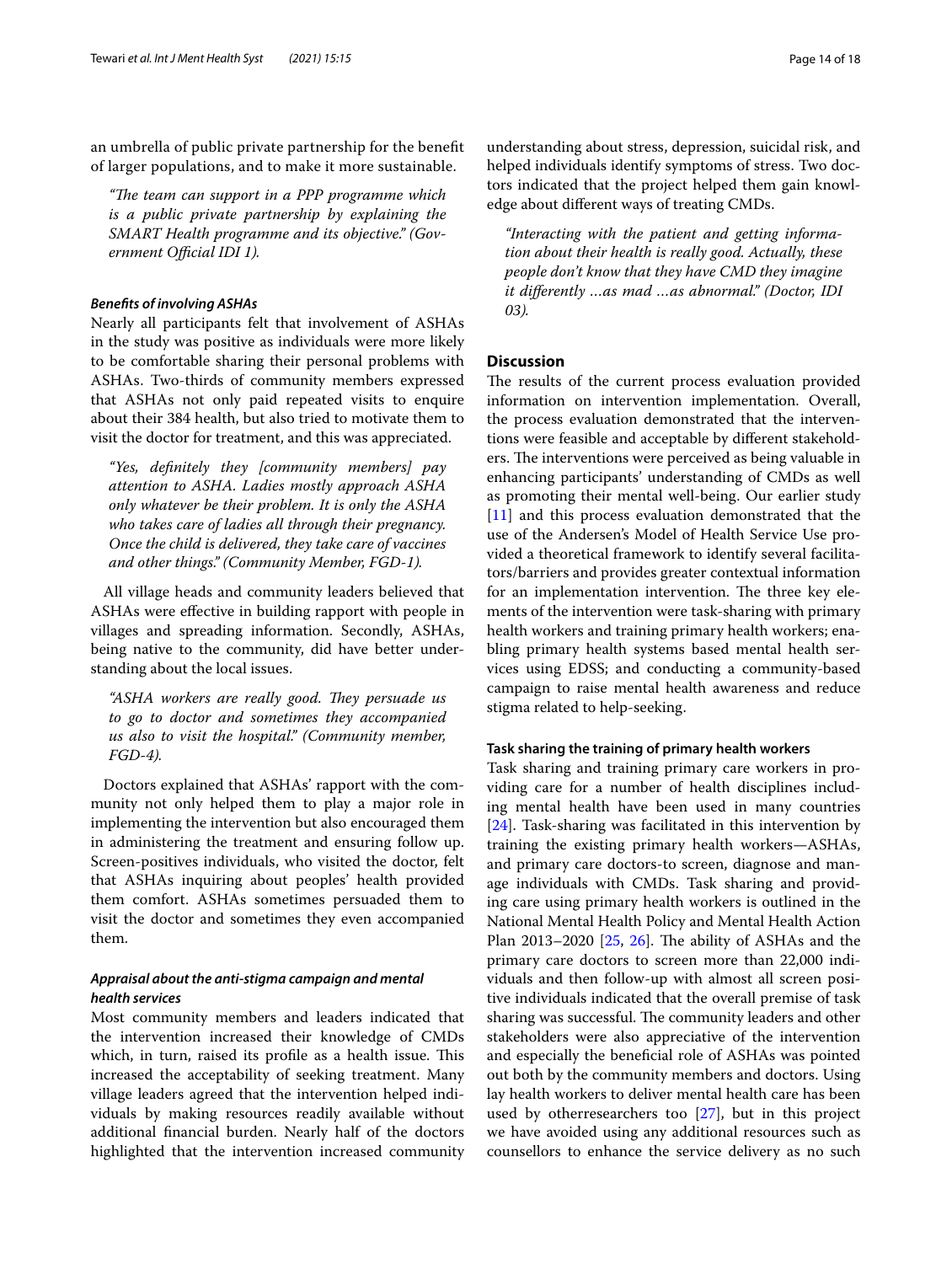resource currently exists within the public health system. While adding such resources are benefcial, the scalability of such an approach is debatable. Though, the government has started the process of counsellors fornon-communicable disorders, but as yet no such resource is available for mental disorders which need more specifc skills.

#### **Enabling mental health service delivery**

The EDSS was used as an enabler to make the mental healthservice delivery more efficient. This was coupled with some other measures such as organizing health camps to increase access to care and using IVRS to support community members, ASHAs and primary care doctors to make the system more responsive. Overall, the use of mental health services by those needing such care increased signifcantly over the intervention period [ $23$ ]. The use of EDSS was found to reduce paperwork and make the system more efficient and also helped improve the counselling skills of the doctors as it guided them about simple questions in the form of talk therapy that could be asked for each individual. The community also felt that the ASHAs checking on their wellbeing and requesting them to seek care was helpful and this was also due to the prioritization of the follow-up process that was enabled by the EDSS. This provides justification to earlier research on use of EDSS in clinical practice [[28–](#page-17-7)[31](#page-17-8)] and allowed to generate evidence about how to deliver such EDSS enabled mental health care in resource poor settings. However, there were also some key learnings that one needs to factor in while developing these – quality of internet connectivity, penetration of smart phones in the community (which can increase the level of sophistication of any EDSS enabled care), and overall acceptance amongst the community and primary health workers of such methods of delivering care. While as part of our continuous processes of improving the system we had developed some strategies to enable hotspots at the primary health centres, identify key areas within the villages which had better mobile network signals, and liaise with the primary health workers to trouble-shoot any issues that they faced while delivering the intervention during our routine monitoring, issues did appear at times throughout the course of the intervention which were taken care off  $[32]$ . IVRS was used to increase the ability of both the community members and primary health workers to eb more responsive and manage the mental health needs. However, lack of phones with every individual, especially women, and failure of the community members to realize the source of the call as it often came from an unidentifed number, reduced the ability of IVRS to bring about change in service delivery or facilitate its delivery. This was captured through the qualitative interviews, even though the messages were sent out in adequate numbers. Future research will need to focus on improving the mechanisms of delivery of IVRS and make it more effective. The benefits of technology-enabled mental health service delivery models have been reported in recent reviews  $[33]$  $[33]$  and is recommended as a critical strategy for scaling up mental health care by policy makers [\[26](#page-17-5)]. Inability to pay for public transport and distances to the primary health centres were often cited as causes for not accessing care. Some of these factors were similar to earlier research [\[32](#page-17-9)]. One strategy used to increase access was organization of health camps where those needing mental health care to visit the primary care doctors. This process was supported by ASHAs and monitored by the implementation team. The health camps per se were found to be benefcial by participants and village leaders, and more such camps were sought. Almost 98% of those who sought mental health care did so at the health camps, and it underlines the value of organizing such health camps for delivery of health care in villages. Increasing access is a critical component of the Universal Health Care programme of the Government of India – Ayushman Bharat – and many states have been using health camps to increase the each of health care in the more hard-to-reach areas, including hilly terrains. The premise of establishing Health and Wellness Centres in rural areas as part of that programme is also aligned with increasing access. Mental health is being considered as an important and neglected health condition that should be managed at the Health and Wellness Centres. Once the Health and Wellness Centres are more established it will become easier to increase delivery of care using these centres where health camps could be better integrated in a systematic manner.

#### **Mental health awareness campaign**

The community had a felt need for increasing mental health awareness and the formative work had identifed stigma as one of the barriers for seeking help [\[21](#page-17-0)]. The pre-post evaluation of the anti-stigma campaign showed the beneficial effects of the campaign [\[20](#page-16-21)] and those positive efects continued to be present even after 2 years  $[34]$  $[34]$  $[34]$ . The limited knowledge of CMDs among participants prior to receiving the intervention seen in this study correlates well with previous literature [\[35](#page-17-12), [36](#page-17-13)]. Community members identifed various barriers in careseeking. Stigma was perceived as a barrier to seeking mental health care and the mental health awareness campaign was perceived as benefcial to reduce stigma and increase mental health awareness. Women were also disadvantaged as due to stigma they were often dissuaded from receiving mental health care even if they needed it. The effect on stigma on gender has been discussed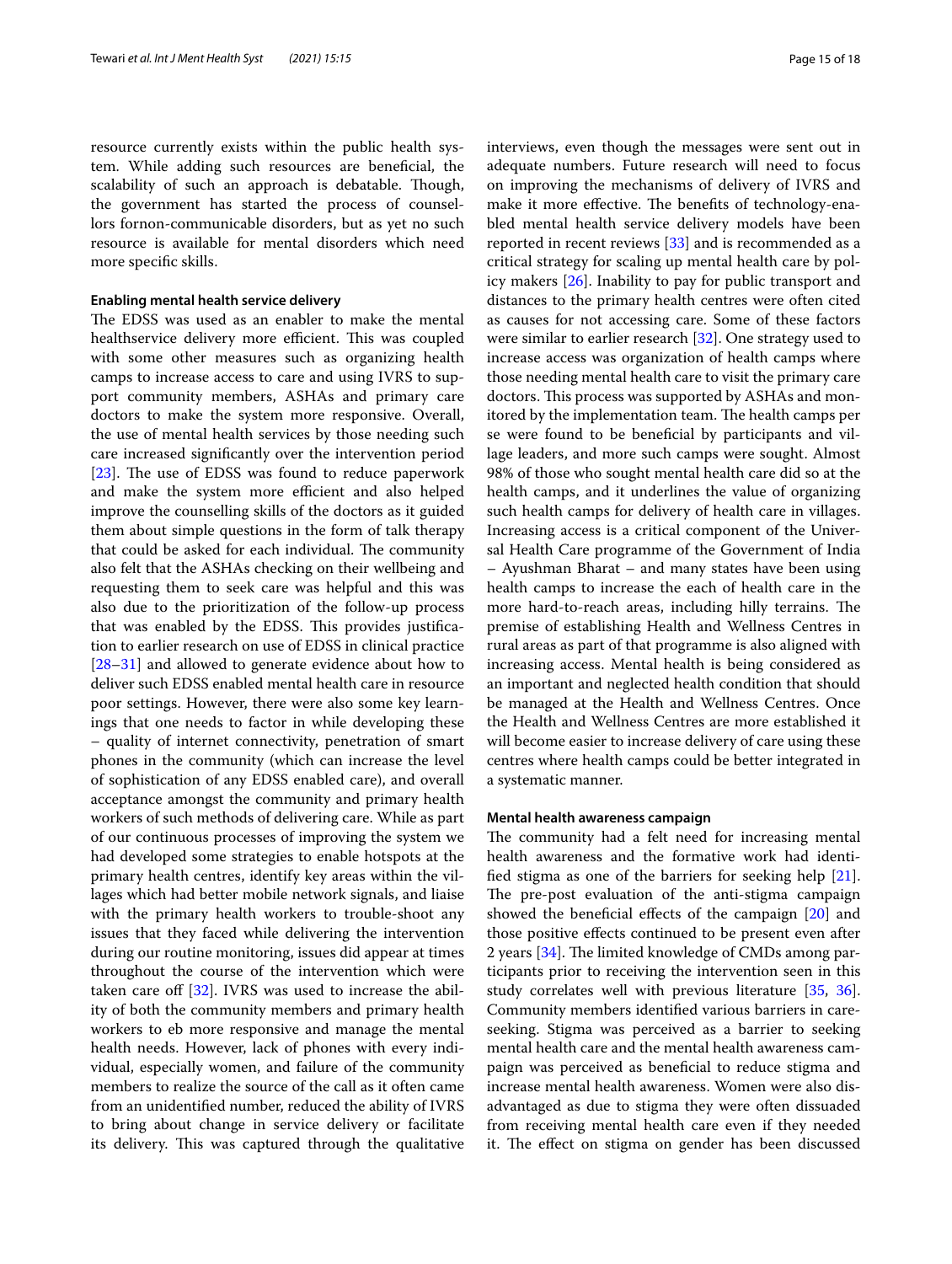earlier and it has been shown that women are more likely to seek help for mental health [[37\]](#page-17-14), but it is also known that if enabling, predisposing and need level factors are controlled for, men are more likely to seek care if severely unwell  $[38]$ . The socio-cultural factors affecting women's ability to seek mental health care need further exploration. This evaluation clearly demonstrate that the limited knowledge of mental health was associated with social stigma, labelling and pre-occupation with negative psychological feelings (i.e. depression, low self-esteem, mood disorders), all of which have been linked with lower treatment adherence  $[39]$  $[39]$ . The common stigmatizing perceptions expressed were similar to earlier research  $[40]$  $[40]$ . The door-to-door campaign and drama shows were specifcally alluded to by the community members as benefcial to gain knowledge about mental health. Theatre as a means of sharing mental health knowledge had been used but with limited success beyond immediate efect [\[41](#page-17-18)]. However, we had found that the stigma campaign had longer term benefits [[34](#page-17-11)], and the drama was identified as a key method for delivering the campaign in discussion with the community both in our earlier assessment [[20](#page-16-21)] and in this evaluation. Social contact is the process where individuals with mental disorders share their experiences either through live or video talks with an aim to reduce stigma related to mental health. It has been identifed as the most important community-based intervention that has been efective in delivery of an anti-stigma campaign [ $42$ ]. The use of drama/theatre is considered as a form of indirect 'social contact' by which the community gains knowledge about mental health outcomes and stigma by observing scenes around mental disorder and stigma. This has implications for larger anti-stigma campaigns which traditionally depend on brochures and pamphlets, a strategy that is less efective unless supported through intensive door-to-door campaigns or use of innovative strategies such as drams, street theatres, and social contact related videos. Changes in awareness of community can encourage and support communities to infuence community leaders to build more enabling environment for treating individuals sufering from mental disorders.

## **Impact for future research and policy**

Many socio-economic characteristics play an important role in utilization of health services. Andersen's model not only allowed us to ascertain the facilitators and barriers related to our intervention, but the theoretical framework also allowed us to postulate how some of the stigma and service delivery outcomes that we observed [[20,](#page-16-21) [23,](#page-17-2) [34\]](#page-17-11) could have been affected by environmental factors, personal characteristics, and health behaviours of the communities. These factors affect their decisions to seek care, and the outcomes in turn afect their long-term decisions and development of a sustainable system of care. While in this evaluation we could not assess how the observed and perceived benefts afected long term mental health service delivery in the communities, it did provide some evidence about the perceived benefts of the intervention for diferent stakeholders. Village leaders and policy makers were keen to see the intervention grow. Future research could focus on long term efect of these kind of interventions and also cost-efectiveness. Training of primary health workers on mental health care and on navigation of the applications was a key element. Future research could explore innovative ways to train such health workers using online platforms and factor in booster sessions. The evaluation also showed some other areas that could be enhanced through future research. Access to a mobile phone among community members was necessary to make the IVRS more efective, hence futureresearch should take steps to ensure these messages are delivered more efficiently. Future applications should be supported by platforms that are easier to modify, so that monitoring could be reduced. Health camps were a key component of the service delivery and future research should explore how health camps could be better integrated within the existing health system with an ability to integrate it with the Health and Wellness Centre activities. Through this intervention a multimedia approach was used to enhance mental health knowledge and some elements were identifed as most benefcial by the stakeholders. Future research could tease out the diferent components to ascertain which interventions were most efective. From a policy perspective, the programme was found to be acceptable, feasible and led to beneficial outcomes. Though the pre-post design of the study did not allow more robust results, it gave us vital information about the complex intervention and this evaluation allowed us to understand diferent barriers and facilitators. The delivery of the anti-stigma campaign and technology-enabled mental health services delivery model were found to be benefcial with potential for scale up. The different components of the intervention could be broken down to smaller components and adapted to local needs. Subsequent steps would be to conduct a more robust randomized controlled study which assessed cost-efectiveness and involved translational research components which were appropriately evaluated using implementation science framework.

### **Conclusions**

In conclusion, this process evaluation complements the results ascertained through diferent quantitative assessment and as was reported earlier. The Andersen's theoretical framework provided a structure and context to understand how diferent factors could have functioned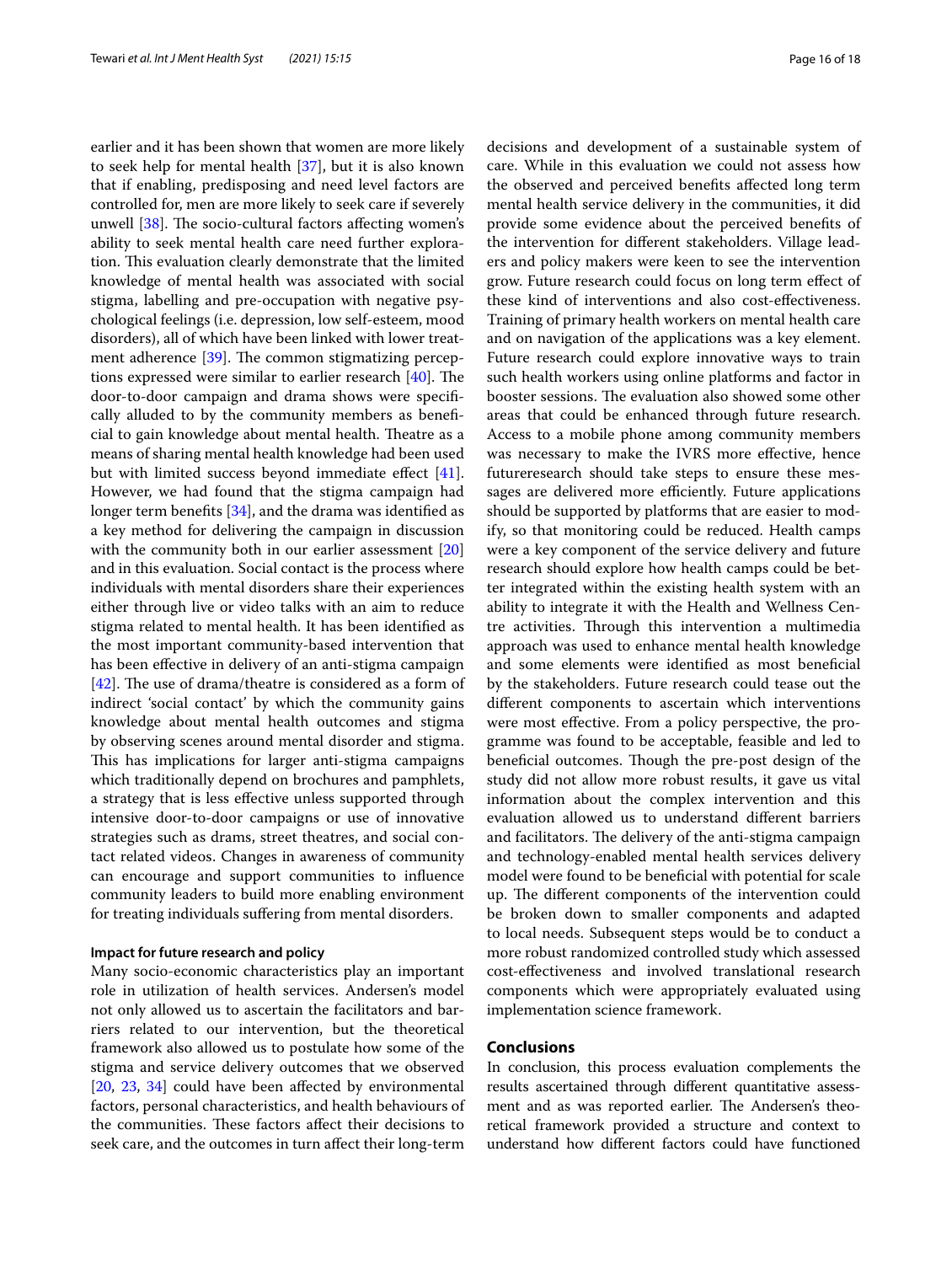synergistically to help in delivery of the intervention as was observed in this project. It also provides a better understanding of the processes that could be enhanced to make the SMART Mental Health Programme scalable through future research.

## **Supplementary Information**

The online version contains supplementary material available at [https://doi.](https://doi.org/10.1186/s13033-021-00438-2) [org/10.1186/s13033-021-00438-2](https://doi.org/10.1186/s13033-021-00438-2).

<span id="page-16-19"></span><span id="page-16-14"></span>**Additional fle 1.** FGD and IDI guidelines.

<span id="page-16-20"></span>**Additional fle 2.** Consolidated criteria for reporting qualitative studies (COREQ) - 32 item checklist.

Additional file 3. Key themes and reflective quotes.

#### **Acknowledgements**

We thank all the field staff for their contribution in recruiting the participants. We are also thankful to all the participants in this study without whose contribution this study would not have been possible. We recognise Mr. Divyush Khemka, for his short-term association to support the coding and analysis of the qualitative data.

#### **Authors' contributions**

AT, SK, SD, AP and PM designed the study. SD and SK collected the data. AT led the analysis with inputs from SK, SD and PM and wrote the frst draft of the manuscript. SK, SD, AP, DP, PM contributed to the interpretation of the fndings and commented on the drafted manuscript and all revisions. All authors read and approved the fnal manuscript.

#### **Funding**

This project was supported by the Wellcome Trust/DBT India Alliance Fellowship (Grant No: IA/I/13/1/500879) awarded to Pallab Kumar Maulik (PKM), and the Grand Challenges Canada Grant (No: 0524-01-10) on which PKM was the Principal investigator. The funding agencies had no role in the design, of the study, or collection, analysis and interpretation of the data, or in writing this paper.

#### **Availability of data and materials**

The datasets used and/or analyzed during the current study are available from the corresponding author on reasonable request.

#### **Ethics approval and consent to participate**

Ethics approval was received from the Independent Review Committee of the Centre for Chronic Disease Control, New Delhi, India. Approval for conducting the project was obtained from the Health Department, Government of Andhra Pradesh, and from all the local village administrative bodies. Informed written consent was obtained from all participants.

#### **Consent for publication**

Not applicable.

#### **Competing interests**

The authors declare that they have no competing interests.

#### **Author details**

George Institute for Global Health, New Delhi, India.<sup>2</sup> George Institute for Global Health, Sydney, Australia.<sup>3</sup> University of New South Wales, Sydney, Australia.

Received: 15 December 2020 Accepted: 28 January 2021 Published online: 08 February 2021

#### **References**

- <span id="page-16-0"></span>1. Whiteford HA, Degenhardt L, Rehm J, Baxter AJ, Ferrari AJ, Erskine HE, et al. Global burden of disease attributable to mental and substance use disorders: fndings from the Global Burden of Disease Study 2010. Lancet. 2013;382(9904):1575–86.
- <span id="page-16-1"></span>2. Vigo D, Thornicroft G, Atun R. Estimating the true global burden of mental illness. Lancet Psychiatry. 2016;3(2):171–8.
- <span id="page-16-2"></span>3. Demyttenaere K, Brufaerts R, Posada-Villa J, Gasquet I, Kovess V, Lepine JP, et al. Prevalence, severity, and unmet need for treatment of mental disorders in the World Health Organization World Mental Health Surveys. JAMA. 2004;291(21):2581–90.
- 4. Saxena S, Thornicroft G, Knapp M, Whiteford H. Resources for mental health: scarcity, inequity, and inefficiency. Lancet. 2007;370(9590):878-89.
- <span id="page-16-3"></span>5. Clement S, Schauman O, Graham T, Maggioni F, Evans-Lacko S, Bezborodovs N, Morgan C, Rüsch N, Brown JS, Thornicroft G. What is the impact of mental health related stigma on help seeking? A systematic review of quantitative and qualitative studies. Psychol Med. 2015;45:11–27.
- <span id="page-16-4"></span>6. Armstrong G, Kermode M, Raja S, Suja S, Chandra P, Jorm AF. A mental health-training program for community health workers in India: impact on knowledge and attitudes. Int J Ment Health Syst. 2011;5:17. [https://](https://doi.org/10.1186/1752-4458-5-17) [doi.org/10.1186/1752-4458-5-17](https://doi.org/10.1186/1752-4458-5-17).
- <span id="page-16-5"></span>7. Joshi R, Alim M, Kengne AP, Jan S, Maulik PK, Peiris D, et al. Task shifting for non-communicable disease management in low and middle-income countries - a systematic review. PLoS One. 2014;9:e103754.
- <span id="page-16-6"></span>8. Souza NM, Sebaldt RJ, Mackay JA, Prorok JC, Weise-Kelly L, Navarro T, et al. CCDSS Systematic Review Team. Computerized clinical decision support systems for primary preventive care: a decision-maker-researcher partnership systematic review of efects on process of care and patient outcomes. Implement Sci. 2011;6:87.
- <span id="page-16-7"></span>9. Kawamoto K, Houlihan CA, Balas EA, Lobach DF. Improving clinical practice using clinical decision support systems: a systematic review of trials to identify features critical to success. BMJ. 2005;330:765. [https://doi.](https://doi.org/10.1136/bmj.38398.500764.8F) [org/10.1136/bmj.38398.500764.8F.](https://doi.org/10.1136/bmj.38398.500764.8F)
- <span id="page-16-8"></span>10. Maulik PK, Kallakuri S, Devarapalli S, Vadlamani VK, Jha V, Patel A. Increasing use of mental health services in remote areas using mobile technology: A pre-post evaluation of the SMART Mental Health project in rural India. J Glob Health. 2017;7(1):010408. [https://doi.org/10.7189/](https://doi.org/10.7189/jogh.07.010408) [jogh.07.010408](https://doi.org/10.7189/jogh.07.010408).
- <span id="page-16-9"></span>11. Tewari A, Kallakuri S, Devarapalli S, Jha V, Patel A, Maulik PK. Process evaluation of the systematic medical appraisal, referral and treatment (SMART) mental health project in rural India. BMC Psychiatry. 2017;17(1):1. [https://](https://doi.org/10.1186/s12888-017-1525-6) [doi.org/10.1186/s12888-017-1525-6](https://doi.org/10.1186/s12888-017-1525-6).
- <span id="page-16-10"></span>12. Maulik PK, Devarapalli S, Kallakuri S, Praveen D, Jha V, Patel A. Systematic Medical Appraisal, Referral and Treatment (SMART) Mental Health Programme for providing innovative mental health care in rural communities in India. Global Mental Health. 2015;2:e13. [https://doi.org/10.1017/](https://doi.org/10.1017/gmh.2015.11) [gmh.2015.11](https://doi.org/10.1017/gmh.2015.11).
- <span id="page-16-11"></span>13. Andersen RM. Revisiting the behavioral model and access to medical care: does it matter? J Health Soc Behav. 1995;1:1–10.
- <span id="page-16-12"></span>14. Palinkas LA, Horwitz SM, Green CA, Wisdom JP, Duan N, Hoagwood K. Purposeful sampling for qualitative data collection and analysis in mixed method implementation research. Adm Policy Ment Health. 2015;42(5):533–44.
- <span id="page-16-13"></span>15. World Health Organization. mhGAP: Mental Health Gap Action Programme: scaling up care for mental, neurological and substance use disorders. Geneva: World Health Organization; 2008.
- <span id="page-16-15"></span>16. Marshall B, Cardon P, Poddar A, Fontenot R. Does sample size matter in qualitative research? A review of qualitative interviews in IS research. J Comput Inform Syst. 2013;54(1):11–22.
- <span id="page-16-16"></span>17. Braun V, Clarke V. Using thematic analysis in psychology. Qual Res Psychol. 2006;3(2):77–101.
- <span id="page-16-17"></span>18. QSR International Pvt Ltd. NVIVO Qualitative data analysis software, Melbourne 2008.
- <span id="page-16-18"></span>19. Tong A, Sainsbury P, Craig J. Consolidated criteria for reporting qualitative research (COREQ): a 32-item checklist for interviews and focus groups. Int J Qual Health Care. 2007;19(6):349–57.
- <span id="page-16-21"></span>20. Maulik PK, Devarapalli S, Kallakuri S, Tewari A, Chilappagari S, Koschorke M, et al. Evaluation of an anti-stigma campaign related to common mental disorders in rural India: a mixed methods approach. Psychol Med. 2017;47(3):565–75.